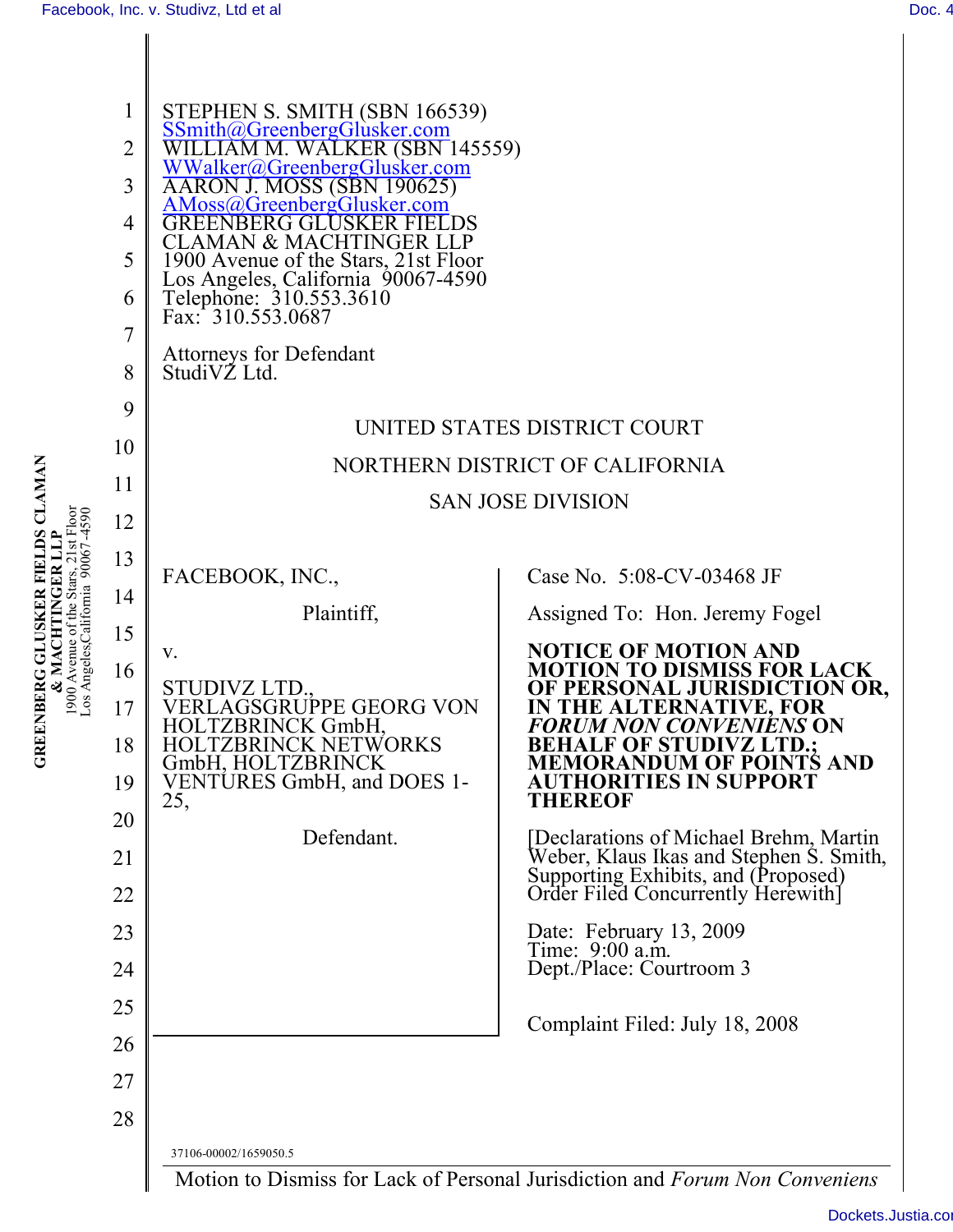## TO PLAINTIFF FACEBOOK, INC. AND ITS ATTORNEYS OF RECORD:

PLEASE TAKE NOTICE that on February 13, 2009 at 9:00 a.m. or as soon thereafter as counsel may be heard in Courtroom 3 of the above entitled Court, located at 280 S. First Street, San Jose CA 95113, defendant StudiVZ Ltd. ("StudiVZ") will move this Court to dismiss plaintiff's Complaint pursuant to Federal Rule of Civil Procedure 12(b)(2) for lack of personal jurisdiction, and, in the alternative, to dismiss plaintiff's complaint based on the common law doctrine of *forum non conveniens.*

The motion will be made on the grounds that this forum cannot exercise personal jurisdiction over StudiVZ, which is a U.K. limited liability company with its principal place of business in Germany, and which does not have the requisite minimum contacts with the State of California. The motion will also be made on the grounds that Germany is an adequate alternate forum for litigation of this matter, and that private and public interests weigh in favor of dismissal.

19 20 StudiVZ's Motion to Dismiss is based upon this Notice, the attached Memorandum of Points and Authorities, the Complaint, the separately filed Declarations of Michael Brehm, Martin Weber, Klaus Ikas and Stephen S. Smith, and all records and pleadings as may be presented at or before the hearing on this motion.

22

#### DATED: October 22, 2008 GREENBERG GLUSKER FIEL CLAMAN & MACHTINGER LLP

By: /s Stephen S. Smith STEPHEN S. SMITH Attorneys for Defendant STUDIVZ LTD.

37106-00002/1659050.5 i Motion to Dismiss for Lack of Personal Jurisdiction and *Forum Non Conveniens*

1

 $\mathcal{L}$ 

3

4

5

6

7

8

9

10

11

12

13

14

15

16

17

18

21

23

24

25

26

27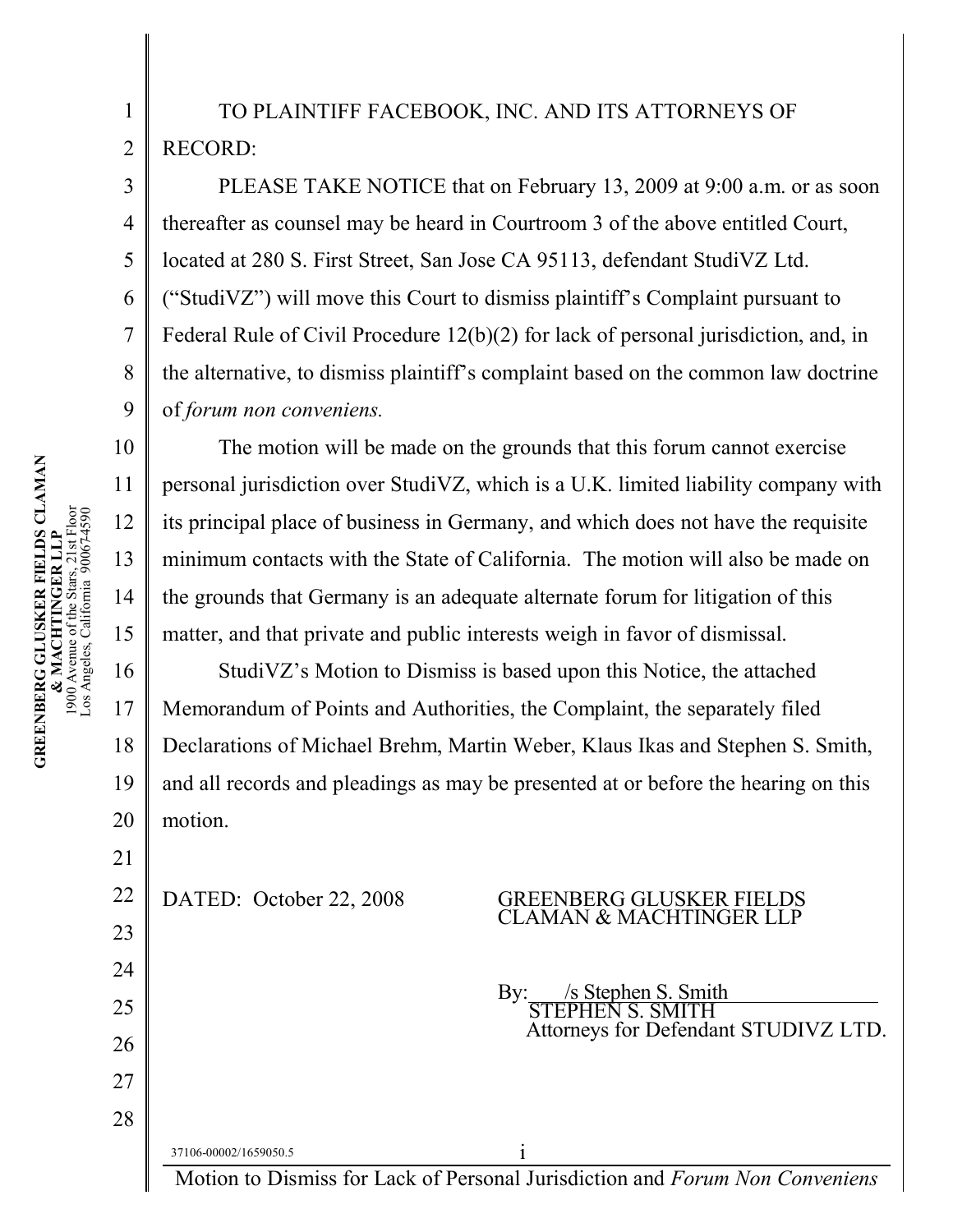|                | <b>TABLE OF CONTENTS</b>                            |                                                   |                                                                         |      |  |
|----------------|-----------------------------------------------------|---------------------------------------------------|-------------------------------------------------------------------------|------|--|
| $\overline{2}$ |                                                     |                                                   |                                                                         | Page |  |
| $\overline{3}$ |                                                     |                                                   |                                                                         |      |  |
| 4              | $\mathbf{I}$ .                                      |                                                   |                                                                         |      |  |
| 5              | II.                                                 |                                                   |                                                                         |      |  |
| 6              |                                                     | $A_{1}$                                           |                                                                         |      |  |
| 7              |                                                     | <b>B</b> .                                        |                                                                         |      |  |
| 8              | III.                                                |                                                   | THE COURT CANNOT EXERCISE PERSONAL JURISDICTION<br><b>OVER STUDIVZ.</b> |      |  |
| 9              |                                                     | A.                                                |                                                                         |      |  |
| 10             |                                                     |                                                   |                                                                         |      |  |
| 11             |                                                     | B.                                                |                                                                         |      |  |
| 12             |                                                     |                                                   | $\mathbf{1}$ .                                                          |      |  |
| 13             |                                                     |                                                   |                                                                         |      |  |
| 14<br>15       |                                                     |                                                   | 2.                                                                      |      |  |
|                |                                                     |                                                   | 3 <sub>1</sub>                                                          |      |  |
| 16<br>17       |                                                     |                                                   |                                                                         |      |  |
| 18             | IV.                                                 |                                                   | PLAINTIFF'S COMPLAINT SHOULD ALSO BE DISMISSED                          |      |  |
| 19             |                                                     | A.                                                |                                                                         |      |  |
| 20             |                                                     | <b>B.</b>                                         |                                                                         |      |  |
| 21             |                                                     |                                                   | 1.                                                                      |      |  |
| 22             |                                                     |                                                   | 2.                                                                      |      |  |
| 23             |                                                     | $\mathcal{C}$ .                                   | The Balance of Conveniences Outweighs Facebook's Choice of<br>Forum.    | 24   |  |
| 24             | V.                                                  |                                                   |                                                                         | 25   |  |
| 25             |                                                     |                                                   |                                                                         |      |  |
| 26             |                                                     |                                                   |                                                                         |      |  |
| 27             |                                                     |                                                   |                                                                         |      |  |
| 28             |                                                     |                                                   |                                                                         |      |  |
|                |                                                     | $\overline{\mathbf{ii}}$<br>37106-00002/1659050.5 |                                                                         |      |  |
|                | MOTION TO DISMISS FOR LACK OF PERSONAL JURISDICTION |                                                   |                                                                         |      |  |

**GREENBERG GLUSKER FIELDS CLAMAN**<br>
& MACHTINGER LLP<br>
1900 Avenue of the Stars, 21st Floor<br>
Los Angeles, California 900674590 **GREENBERG GLUSKER FIELDS CLAMAN**  1900 Avenue of the Stars, 21st Floor **& MACHTINGER LLP**

Los Angeles, California 90067-4590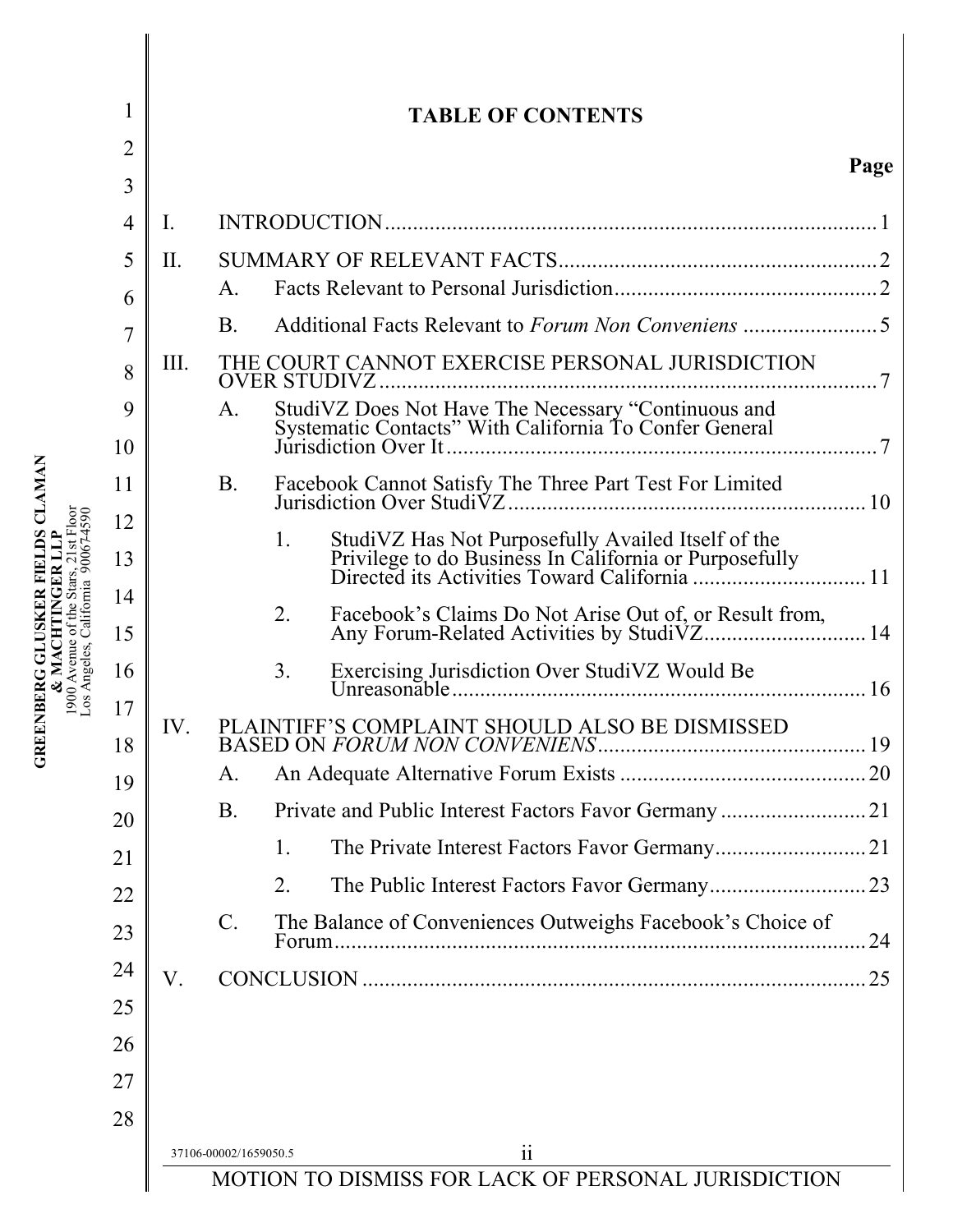| <b>TABLE OF AUTHORITIES</b>                                                         |
|-------------------------------------------------------------------------------------|
| Page                                                                                |
| <b>STATE CASES</b>                                                                  |
| <i>Boaz v. Boyle &amp; Co.</i> ,                                                    |
|                                                                                     |
| <b>FEDERAL CASES</b>                                                                |
|                                                                                     |
|                                                                                     |
|                                                                                     |
|                                                                                     |
|                                                                                     |
|                                                                                     |
| Calder v. Jones,                                                                    |
|                                                                                     |
|                                                                                     |
|                                                                                     |
| $\dots$ 16, 17, 18, 19                                                              |
| Coremetrics, Inc. v. AtomicPark.com, LLC,                                           |
| Creative Technology, Ltd. v. Aztech Syst. PTE Ltd.,                                 |
|                                                                                     |
| Cybersell, Inc. v. Cybersell, Inc.,                                                 |
| Doe v. American Nat'l Red Cross,                                                    |
| Frank Sinatra v. National Enquirer, Inc.,                                           |
| GTE New Media Servs. Inc. v. Bellsouth Corp.,                                       |
|                                                                                     |
| 37106-00002/1659050.5<br>111<br>MOTION TO DISMISS FOR LACK OF PERSONAL JURISDICTION |
|                                                                                     |

**GREENBERG GLUSKER FIELDS CLAMAN**<br>
& MACHTINGER LLP<br>
1900 Avenue of the Stars, 21st Floor<br>
Los Angeles, California 90067-4590 **GREENBERG GLUSKER FIELDS CLAMAN**  1900 Avenue of the Stars, 21st Floor Los Angeles, California 90067-4590 **& MACHTINGER LLP**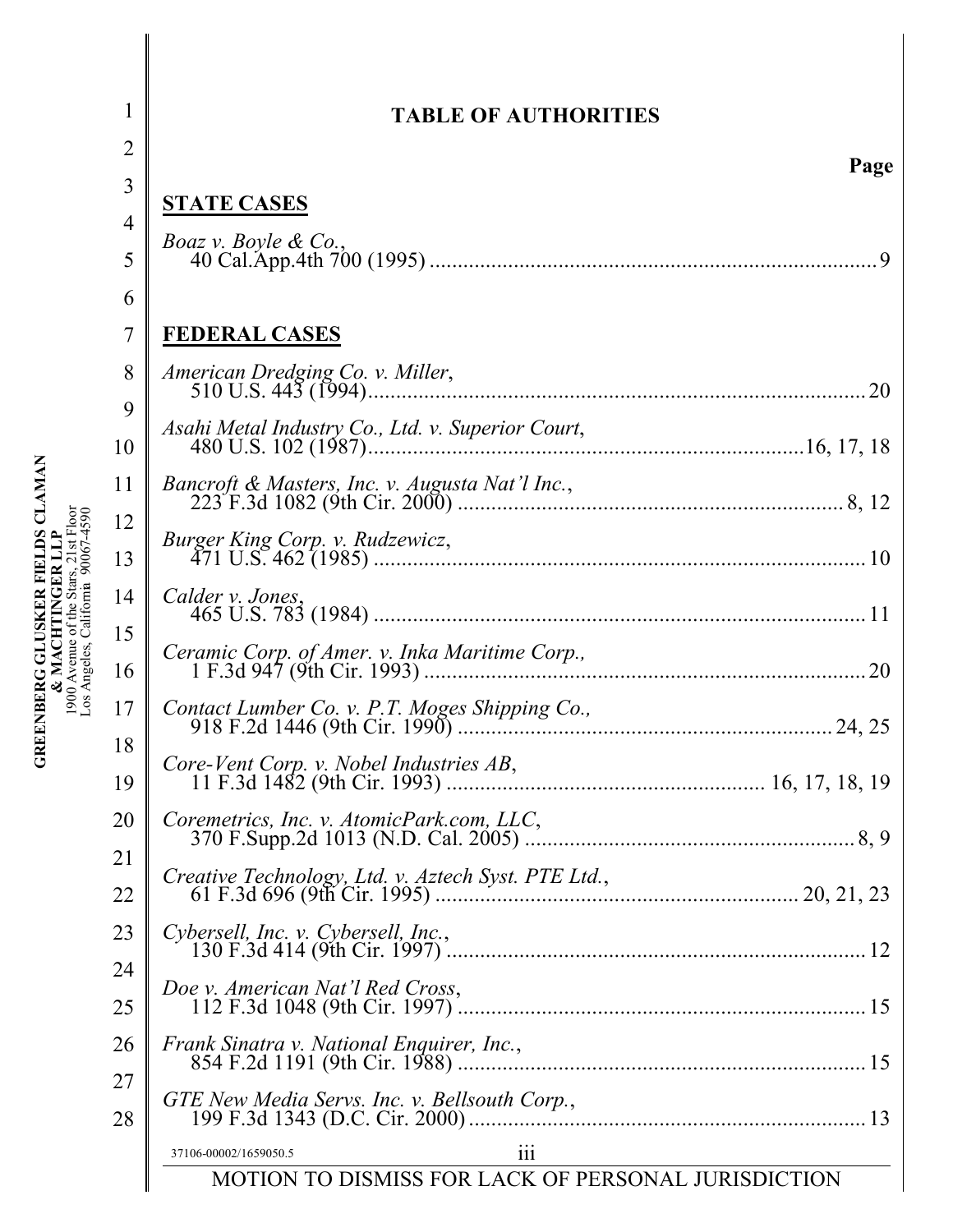| $\overline{2}$      | <b>TABLE OF AUTHORITIES</b><br>(continued)                                                 |
|---------------------|--------------------------------------------------------------------------------------------|
| $\overline{3}$      | Page                                                                                       |
|                     | 23                                                                                         |
| $\overline{4}$<br>5 | Harris Rutsky & Co. Ins. Servs., Inc. v. Bell & Clements Ltd.,                             |
| 6                   |                                                                                            |
| $\overline{7}$<br>8 | Lockman Foundation v. Evangelical Alliance Mission,                                        |
| 9<br>10             | Love v. The Mail on Sunday,<br>2006 U.S. Dist. LEXIS 95469, Case No. CV 05-7798 ABC (PJWx) |
| 11<br>12            |                                                                                            |
| 13                  |                                                                                            |
| 14<br>15            |                                                                                            |
| 16                  |                                                                                            |
| 17<br>18            | Rano v. Sipa Press, Inc.,                                                                  |
| 19<br>20            | Salu, Inc. v. Original Skin Store,<br>2008 U.S. Dist. LEXIS 73225, CIV. S-08-1035 FCD/KJM  |
| 21                  |                                                                                            |
| 22<br>23            | Terracom v. Valley Nat'l Bank,                                                             |
| 24                  | Tuazon v. R. J. Reynolds Tobacco Co.,                                                      |
| 25                  |                                                                                            |
| 26<br>27            |                                                                                            |
| 28                  |                                                                                            |
|                     | 37106-00002/1659050.5<br>1V                                                                |
|                     | MOTION TO DISMISS FOR LACK OF PERSONAL JURISDICTION                                        |

**GREENBERG GLUSKER FIELDS CLAMAN**<br>
& MACHTINGER LLP<br>
1900 Avenue of the Stars, 21st Floor<br>
Los Angeles, California 900674590 **GREENBERG GLUSKER FIELDS CLAMAN**  1900 Avenue of the Stars, 21st Floor Los Angeles, California 90067-4590 **& MACHTINGER LLP**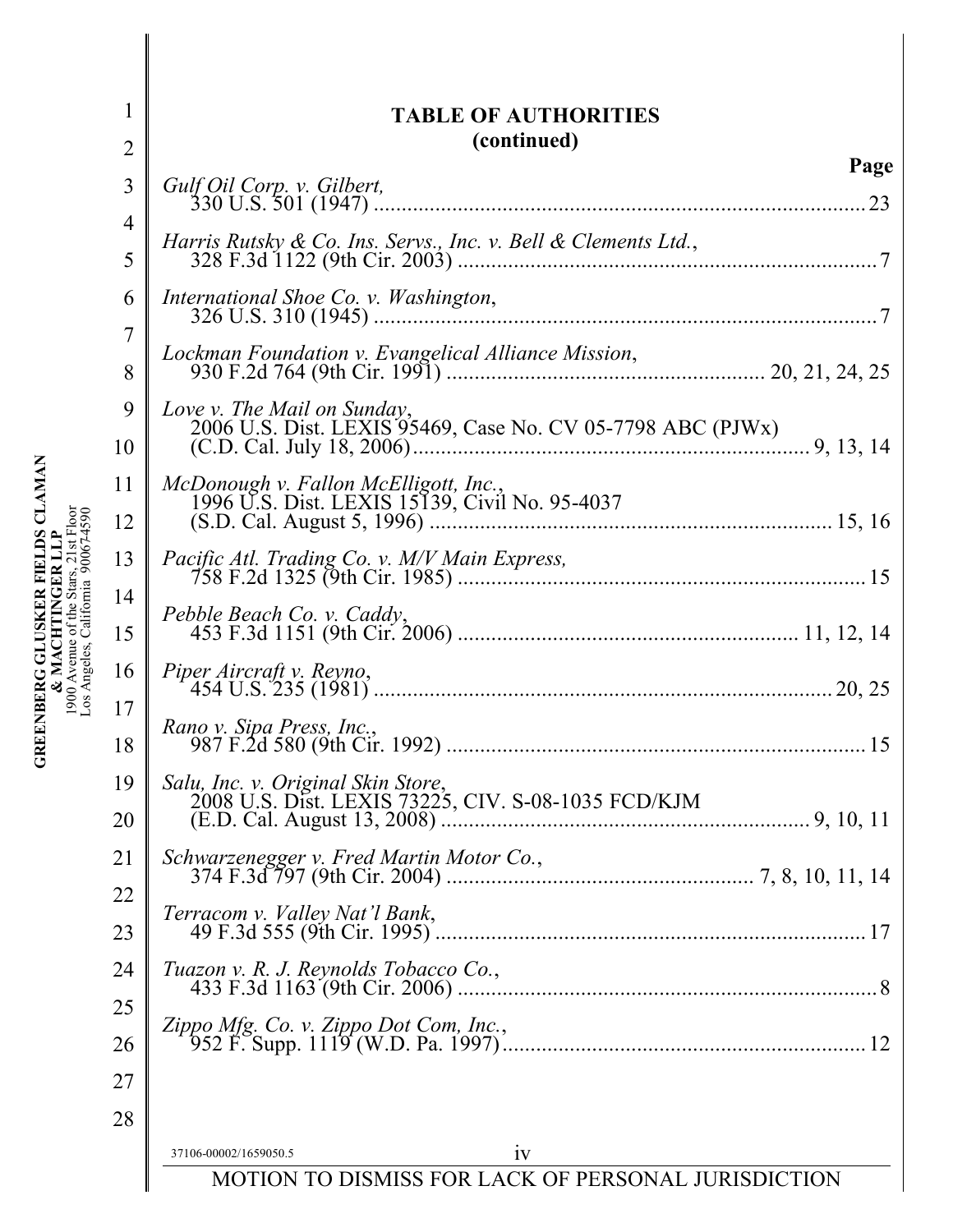|                                                     | 1              | <b>TABLE OF AUTHORITIES</b>                                                                                                |  |  |  |
|-----------------------------------------------------|----------------|----------------------------------------------------------------------------------------------------------------------------|--|--|--|
|                                                     | $\overline{2}$ | (continued)<br>Page                                                                                                        |  |  |  |
|                                                     | 3              |                                                                                                                            |  |  |  |
|                                                     | $\overline{4}$ | <b>STATUTES</b>                                                                                                            |  |  |  |
|                                                     | 5              |                                                                                                                            |  |  |  |
|                                                     | 6              |                                                                                                                            |  |  |  |
|                                                     | $\overline{7}$ |                                                                                                                            |  |  |  |
|                                                     | 8              | <b>OTHER AUTHORITIES</b>                                                                                                   |  |  |  |
|                                                     | 9              | 1 William W. Schwartz, A. Wallace Tashima & James W. Wagstaffe, Federal Civil Procedure Before Trial, Venue §§ 4:835-4:845 |  |  |  |
|                                                     | 10             |                                                                                                                            |  |  |  |
|                                                     | 11             |                                                                                                                            |  |  |  |
| log<br>590                                          | 12             |                                                                                                                            |  |  |  |
|                                                     | 13             |                                                                                                                            |  |  |  |
|                                                     | 14             |                                                                                                                            |  |  |  |
| GREENBERG GLUSKER FIELDS CLAMAN<br>1900 Avenue of t | 15             |                                                                                                                            |  |  |  |
| Los Angeles,                                        | 16             |                                                                                                                            |  |  |  |
|                                                     | 17             |                                                                                                                            |  |  |  |
|                                                     | 18             |                                                                                                                            |  |  |  |
|                                                     | 19             |                                                                                                                            |  |  |  |
|                                                     | 20             |                                                                                                                            |  |  |  |
|                                                     | 21             |                                                                                                                            |  |  |  |
|                                                     | 22             |                                                                                                                            |  |  |  |
|                                                     | 23             |                                                                                                                            |  |  |  |
|                                                     | 24             |                                                                                                                            |  |  |  |
|                                                     | 25             |                                                                                                                            |  |  |  |
|                                                     | 26             |                                                                                                                            |  |  |  |
|                                                     | 27             |                                                                                                                            |  |  |  |
|                                                     | 28             |                                                                                                                            |  |  |  |
|                                                     |                | 37106-00002/1659050.5<br>V<br>MOTION TO DISMISS FOR LACK OF PERSONAL JURISDICTION                                          |  |  |  |

┃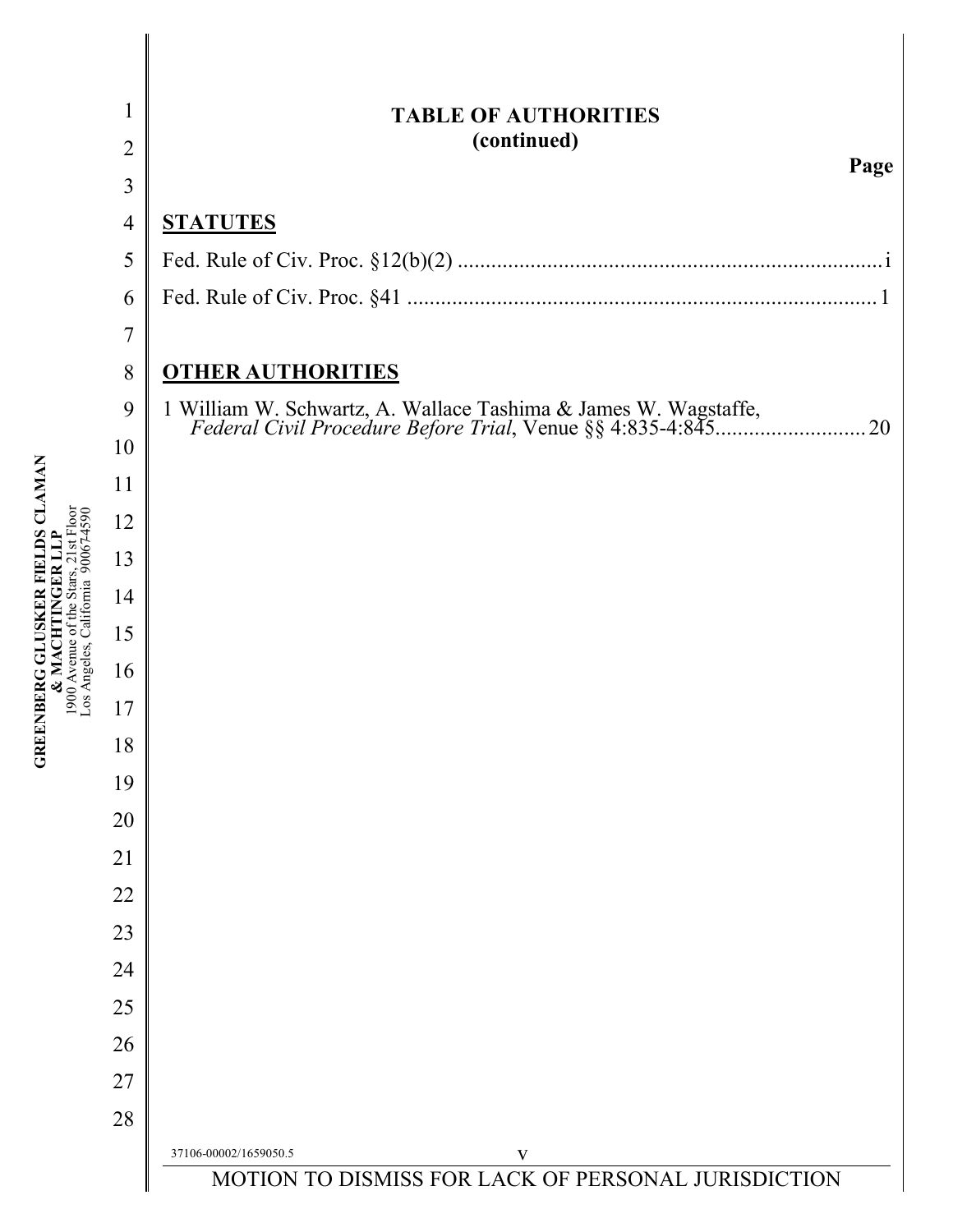### **MEMORANDUM OF POINTS AND AUTHORITIES**

### **I. INTRODUCTION**

1

2

3

4

5

6

7

8

9

10

11

12

13

14

15

16

17

18

Defendant StudiVZ Ltd. ("StudiVZ") hereby moves to dismiss this action for lack of personal jurisdiction and for *forum non conveniens*. This motion is brought separately from the concurrently-filed motion to dismiss of Defendants Holtzbrinck Networks GmbH ("Networks") and Holtzbrinck Ventures GmbH ("Ventures") because the facts related to StudiVZ are distinct from those of the other two defendants. Plaintiff Facebook, Inc. ("Facebook") has not alleged any wrongful conduct on the part of Ventures and Networks. But it has alleged wrongful conduct by StudiVZ. Therefore, the analysis regarding StudiVZ is different and requires separate consideration.<sup>1</sup>

Facebook operates the "social networking" website Facebook.com. StudiVZ operates competing social networking sites in Germany and other countries in Europe. Facebook filed this action on the same day that StudiVZ filed its own lawsuit against Facebook in Germany at the Landgericht (District Court) Stuttgart, seeking a declaratory judgment that StudiVZ does not infringe or violate any of Facebook's rights (Case number: 17 O 423/08). Trial in the German action is scheduled to begin on December 16, 2008.

19 20 21 22 Facebook claims that StudiVZ has unlawfully copied the "look, feel, features and services" of Facebook.com. While StudiVZ strenuously denies these allegations, this Court does not have jurisdiction to hear this dispute. As discussed in more detail below, StudiVZ has no offices or business

23 24 locations in California, has hired no employees or independent contractors to conduct business in California, has not made any sales or solicited any sales in

- 25 California, does not have a California agent for service of process and does not
- 26 27 28 <sup>1</sup> A fourth defendant, Verlagsgruppe Georg Von Holtzbrink GmbH ("VGH") previously filed a motion to dismiss, on the grounds that it had no ownership interest in StudiVZ or any connection to the state of California. After receiving the motion, but before its opposition was due, Facebook voluntarily dismissed VGH pursuant to Federal Rule of Civil Procedure 41.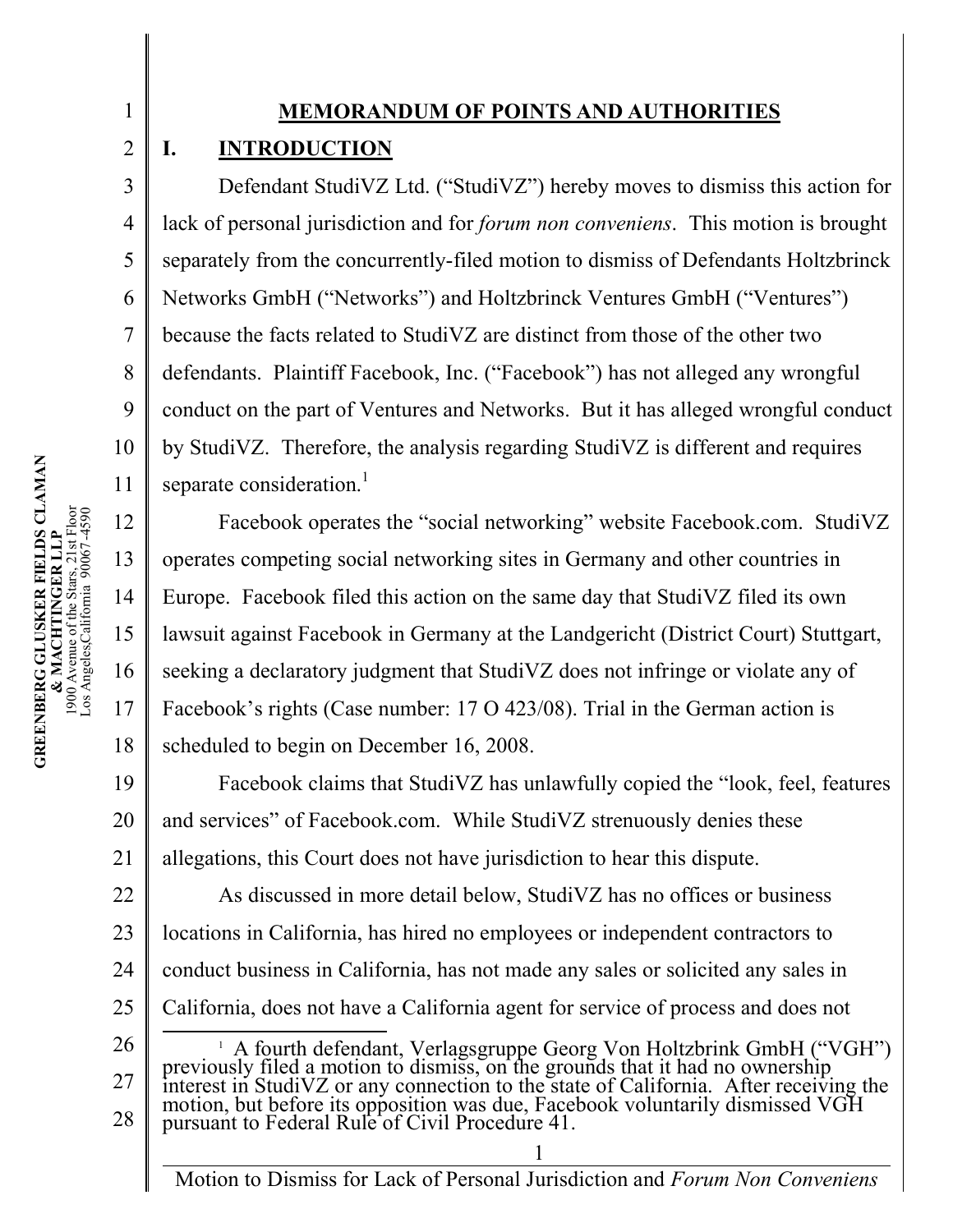have any California license or incorporation. The only basis for Facebook's attempt to link StudiVZ to California is via StudiVZ's operation of social networking websites targeted at Europeans, predominantly Germans, which may (like all web sites) be accessed by persons throughout the world, including California. These websites neither target California residents nor charge users any fees to use the sites. StudiVZ's operation of these websites is not sufficient to confer either general or specific jurisdiction over StudiVZ.

In addition, Facebook's Complaint against StudiVZ should be dismissed based on the doctrine of *forum non conveniens.* Germany is the proper venue for litigation of this action, and all private and public interests militate in favor of dismissal. As noted above, trial between the same parties over the same issues is scheduled to begin shortly in Germany, and all of the disputes between them are appropriately addressed in that forum.

### **II. SUMMARY OF RELEVANT FACTS**

### **A. Facts Relevant to Personal Jurisdiction**

16 17 18 19 20 21 StudiVZ is a U.K. limited liability company with its principal place of business in Germany. (Declaration of Michael Brehm ("Brehm Decl."), ¶ 4). StudiVZ operates three groups of "social networking" websites over the Internet, called "StudiVZ," "MeinVZ" and "SchuelerVZ." The most popular are the StudiVZ sites. These three groups of websites are sometimes collectively referred to herein as the "StudiVZ Websites." (Brehm Decl., ¶ 5).

22 23 24 25 26 The StudiVZ Websites allow subscribers to create unique personal profiles containing information about themselves, photographs of themselves, their families and friends, and other data. Users then typically share this data with friends and family who are also subscribers to the site, and with others on the site who have similar interests and backgrounds. (Brehm Decl. ¶ 6).

27 28 All of StudiVZ's operations are located in Germany, and its single office and headquarters are in Berlin, Germany. (Brehm Decl., ¶ 7).

37106-00002/1659050.5 2

Motion to Dismiss for Lack of Personal Jurisdiction and *Forum Non Conveniens*

1

2

3

4

5

6

7

8

9

10

11

12

13

14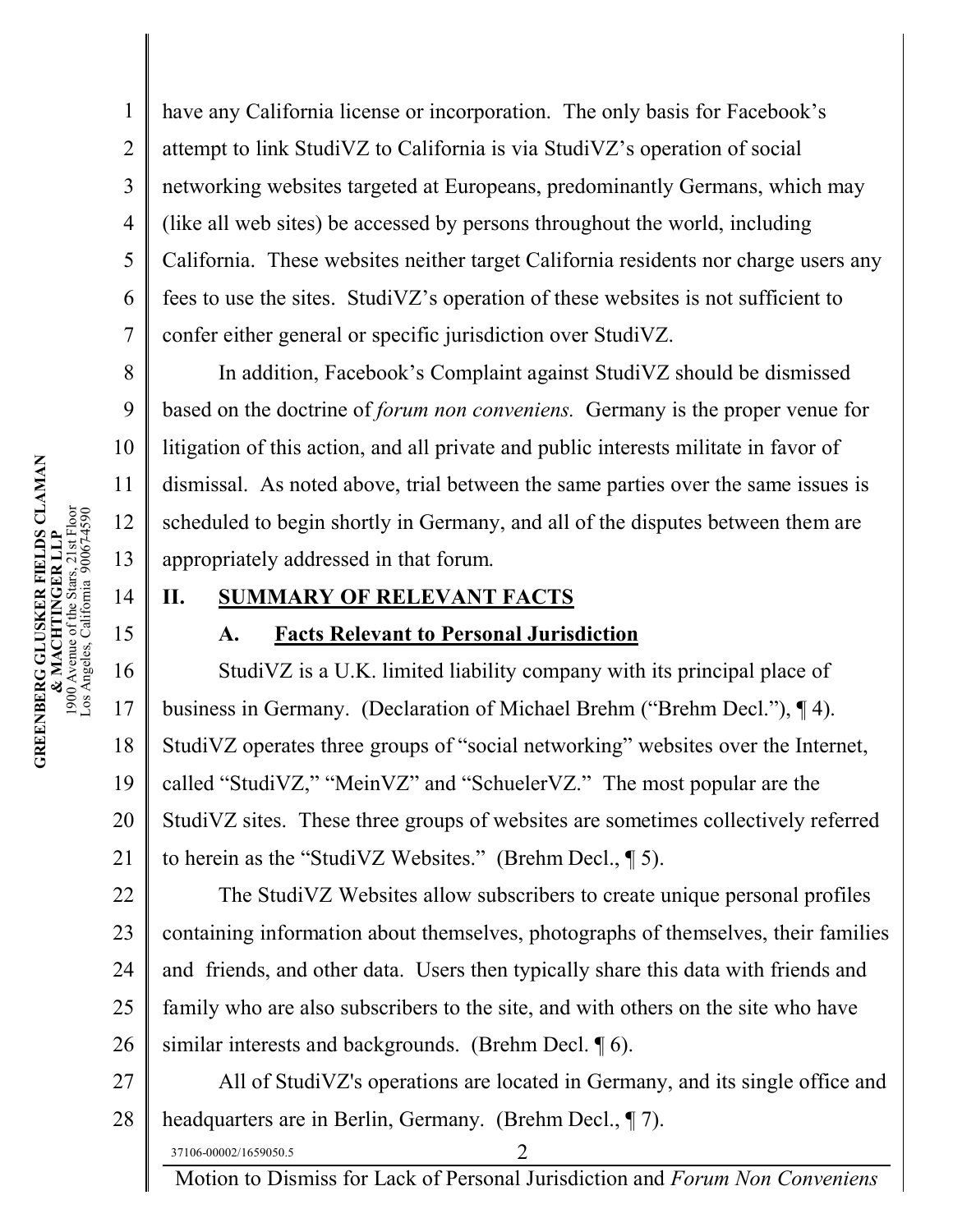The first of the StudiVZ Websites, studivz.net, was formed in Berlin, Germany in 2005 by two young German citizens. Its target group was, and remains, university students in Germany, Austria and Switzerland. StudiVZ.net engaged in direct, person-to-person marketing on German university campuses to advertise itself and seek subscribers. It has also engaged in marketing activities in Austria, Switzerland, France, Poland, Italy, Spain and Latin America. It has never at any time engaged in such marketing, or indeed any other type of marketing or advertising, in, or that is directed to, the United States or other English speaking countries in general or to California in particular. StudiVZ also has small French, Italian, Polish and Spanish social networking sites that target university students in French, Italian, Polish and Spanish-speaking countries. StudiVZ's French, Italian, Polish and Spanish social networking sites target neither the United States in general nor California in particular, and none of these sites markets or advertises in either the United States in general or California in particular. None of the StudiVZbranded sites is available in English. (Brehm Decl., ¶ 8).

16 17 18 19 20 21 Later, StudiVZ formed, in Germany, the social networking site "SchuelerVZ." This site, at schuelervz.net, targets pupils and teenagers before they begin attending a university, and focuses solely on Germany. Schueler VZ has also never engaged in any marketing or advertising in, or that is directed to, either the United States in general or California in particular. SchuelerVZ is also not available in English. (Brehm Decl., ¶ 9).

22 23 24 25 26 27 28 37106-00002/1659050.5 3 Motion to Dismiss for Lack of Personal Jurisdiction and *Forum Non Conveniens* In 2008, StudiVZ launched its third social networking site, MeinVZ, at meinvz.net. MeinVZ is a social networking site for adults, including those who have graduated from a university. MeinVZ has also never engaged in any marketing or advertising in, or that is directed to, either the United States in general or California in particular. All but one of MeinVZ's sites are in non-English languages. The one English language site was launched in February 2008 and represents less than 1% of MeinVZ's total user traffic. That site was created in

1

2

3

4

5

6

7

8

9

10

11

12

13

14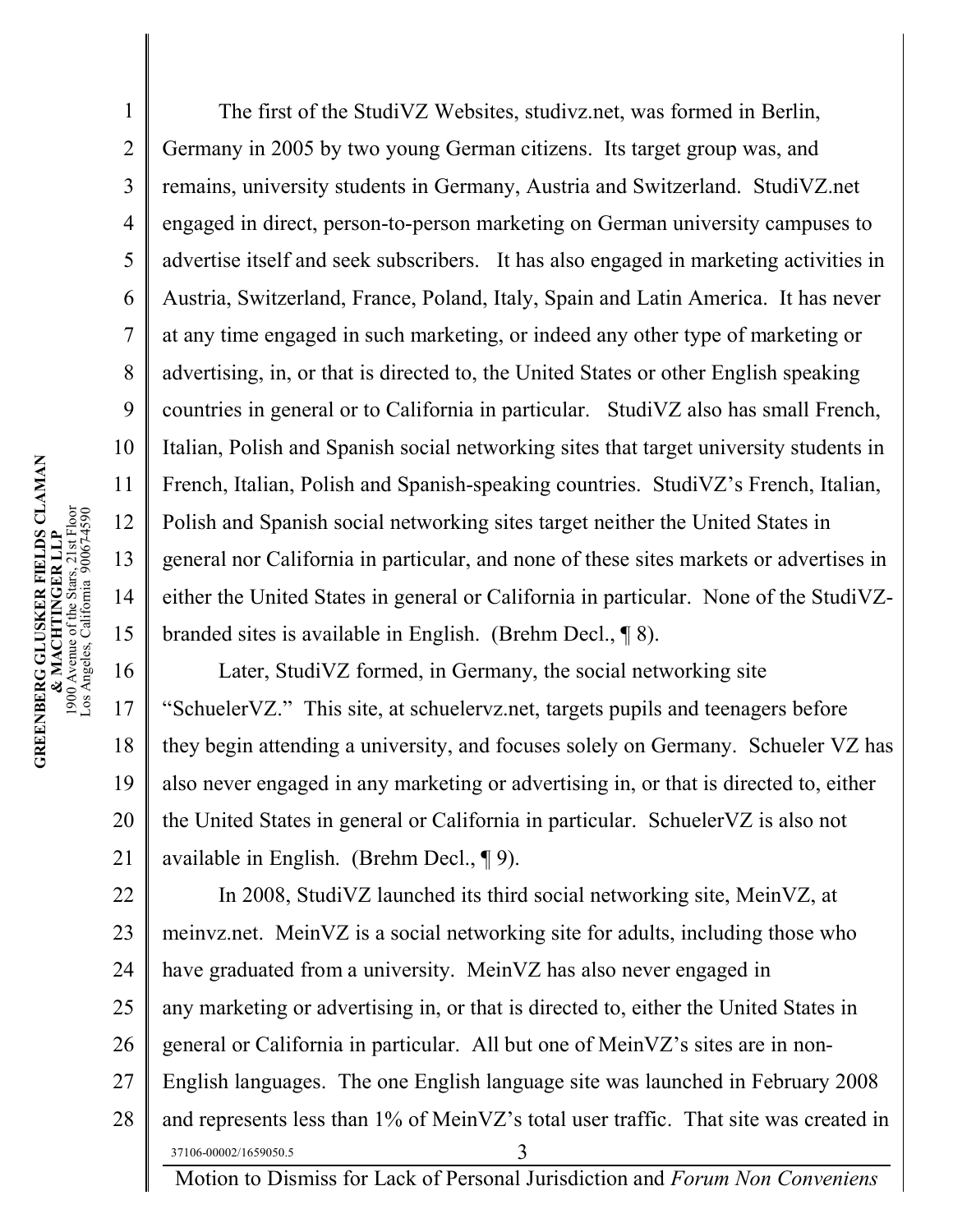2 3 4 5 6 order to provide a platform for two users who speak *different, non-English* languages to network with each other using a secondary language that is commonly understood between them. Because English is the most commonly understood, non-native language in continental Europe, it serves as a "lingua franca" for people of diverse speech. The English-language site was not created to attract native English speakers, let alone Americans or Californians.<sup>2</sup> (Brehm Decl.,  $\P$  10).

As to all of the StudiVZ Websites, the users initiate the contact with the site and the users sign up on the sites. As noted above, the only targeted solicitation undertaken by StudiVZ was on university campuses in Germany, Austria and Switzerland for studivz.net., and the only marketing activities occurred in Germany, Austria, Switzerland, France, Poland, Italy, Spain and Latin America. All of the StudiVZ Websites are provided free of charge to the users. All of the sites are utilized by the subscribers, in the manner described above, solely for the subscribers to interact and network with each other. (Brehm Decl., ¶¶ 11-12).

Of course, like most other internet sites on the "World Wide Web," the StudiVZ Websites may be accessed by California residents, just as they may be accessed by residents of Iceland, New Zealand or Japan. But the sites are not directed at or marketed to North America, let alone California.

19 20 21 22 23 24 25 26 27 28 There are a total of 11,768,965 current users of all of the StudiVZ Websites. Only 11,013 of those users, or *less than a tenth of one percent* (0*.*094%) have identified themselves as being affiliated with California or a California-located university. Specifically, out of the 5,534,300 registered users of the StudiVZbranded sites, only 9,144 – 0.1652% – have identified themselves as affiliated with universities located in California. Out of the 4,443,708 registered users of the SchuelerVZ-branded sites, only  $122 - 0.0027\%$  – identify themselves as being located in California. Out of the 1,790,957 registered users of the MeinVZ-branded <sup>2</sup> The English used is British English, not American English, and the consultant who was hired to translate MeinVZ's German site into English is a British citizen living in Berlin. (Brehm Decl., ¶ 10).

Motion to Dismiss for Lack of Personal Jurisdiction and *Forum Non Conveniens*

1

7

8

9

10

11

12

13

14

15

16

17

18

37106-00002/1659050.5 4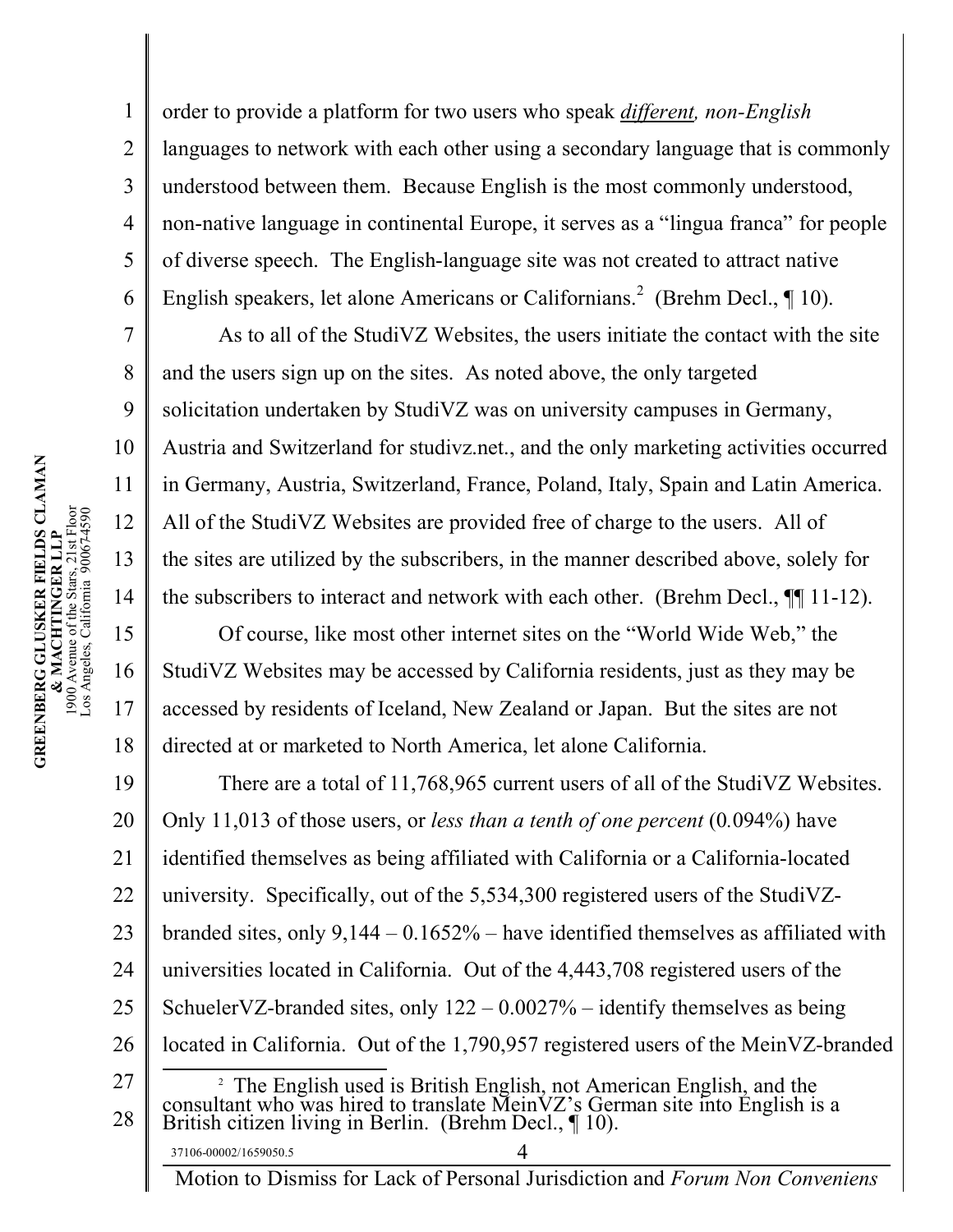sites, only  $1,747 - 0.098\%$  – identify themselves as being located in California.

(Brehm Decl., ¶ 17).

1

2

3

4

5

6

7

8

9

10

11

12

13

14

15

16

17

StudiVZ does not direct its activities to California residents. It is not registered or qualified to do business in California. It does not have any officers, directors, employees or independent contractors based in California. It does not have a California agent for service of process. (Brehm Decl., 13).

StudiVZ has a single office in Berlin, Germany. It has no offices or facilities in California, nor does it have any telephone or facsimile listings or mailing addresses in California. (Brehm Decl., ¶ 14).

None of StudiVZ's officers, directors or employees reside or are domiciled in California. No meetings of its management board or equity holders have been held in California. (Brehm Decl., ¶ 15).

StudiVZ does not maintain any books or records in California. It has no bank accounts or other tangible personal or real property in California. It has no sales in California, has had no California income and has not paid any California income taxes. (Brehm Decl., ¶ 16).

### **B. Additional Facts Relevant to** *Forum Non Conveniens*

18 19 20 21 22 Germany is an adequate alternative forum, and there is currently pending in Germany a lawsuit filed by StudiVZ that addresses the same issues as are raised by Facebook in the instant action. In addition, the "private" and "public" factors that are analyzed for *forum non conveniens* purposes all weigh in favor of Germany as the more appropriate forum.

23 24 25 26 27 28 37106-00002/1659050.5 5 Facebook has known since June 2006 that German law recognizes and provides remedies for its claims. Facebook's German counsel researched the law applicable to Facebook's claims and then, on June 8, 2006, sent a demand letter in German asserting claims exclusively under German law to StudiVZ in Germany. Then, again, on January 3, 2007, Facebook's German lawyers sent another demand letter in German to StudiVZ in Germany, again raising claims exclusively under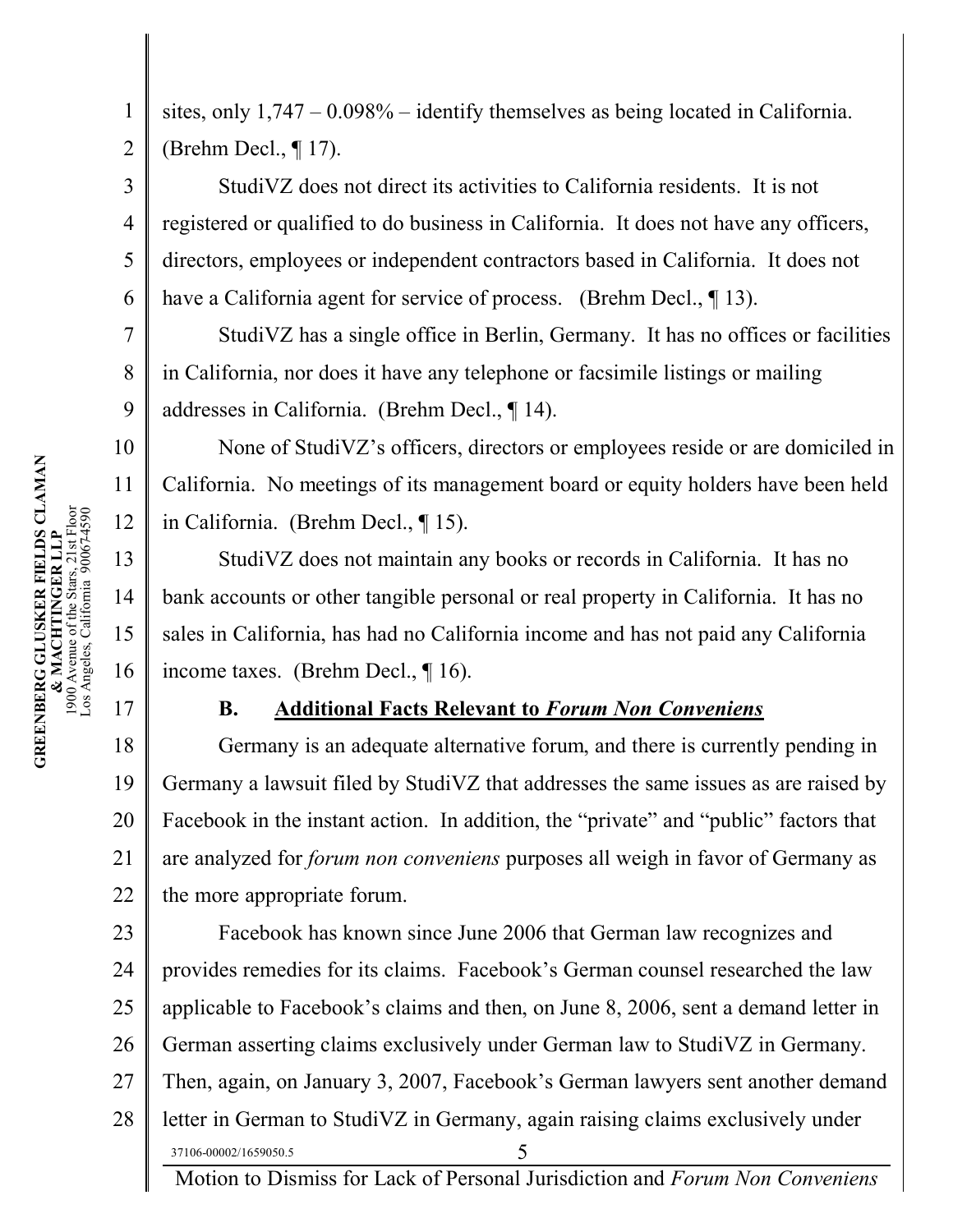German law. (Declaration of Klaus Ikas ("Ikas Decl."), ¶¶ 3-4, Exhs. A and B.

The claims raised by Facebook's German lawyers in the June 2006 and January 2007 demand letters were raised pursuant to *German* law, but were based on the same facts that Facebook now alleges give rise to the claims raised in the instant lawsuit – that StudiVZ committed wrongs by copying the look and feel of Facebook's website. *Id.* 

After Ventures and Networks became equity holders in StudiVZ in August 2006 and October 2007, Facebook sought to negotiate to purchase Ventures' and Networks' ownership interests in StudiVZ. Those negotiations took place in the Spring of 2008. (Declaration of Martin Weber ("Weber Decl."), ¶ 13).

Just after those negotiations broke down, on July 9, 2008, Facebook wrote a demand letter to Networks and Ventures, threatening to sue based on the exact same types of claims that Facebook had raised in *Germany* in June 2006 and January 2007. (Weber Decl., ¶ 14; Declaration of Stephen S. Smith ("Smith Decl."), ¶ 2, Exh. D).

16 17 18 19 20 21 22 Because Germany is clearly the more appropriate forum for the resolutions of such disputes, on July 18, 2008, StudiVZ filed a declaratory relief action against Facebook in Germany (the "German Action"). In the German Action, StudiVZ seeks a declaratory judgment that it has not engaged in the wrongful conduct alleged by Facebook in its three prior demand letters. (Ikas Decl., ¶ 5). On that same day, Facebook filed the present action, alleging the same claims that it asserted in June 2006, January 2007 and July 2008.

23 24 25 26 27 28 37106-00002/1659050.5 6 Germany is the principal location of the acts alleged by Facebook in its complaint. The conduct allegedly engaged in by StudizVZ is alleged to have taken place in Germany and Europe. Facebook affirmatively alleges that the harm it has supposedly suffered has been suffered in Germany and other parts of Europe. All of the people who could have possibly engaged in the conduct alleged by Facebook are located in Germany. Those witnesses speak German as their native language.

Motion to Dismiss for Lack of Personal Jurisdiction and *Forum Non Conveniens*

1

2

3

4

5

6

7

8

9

10

11

12

13

14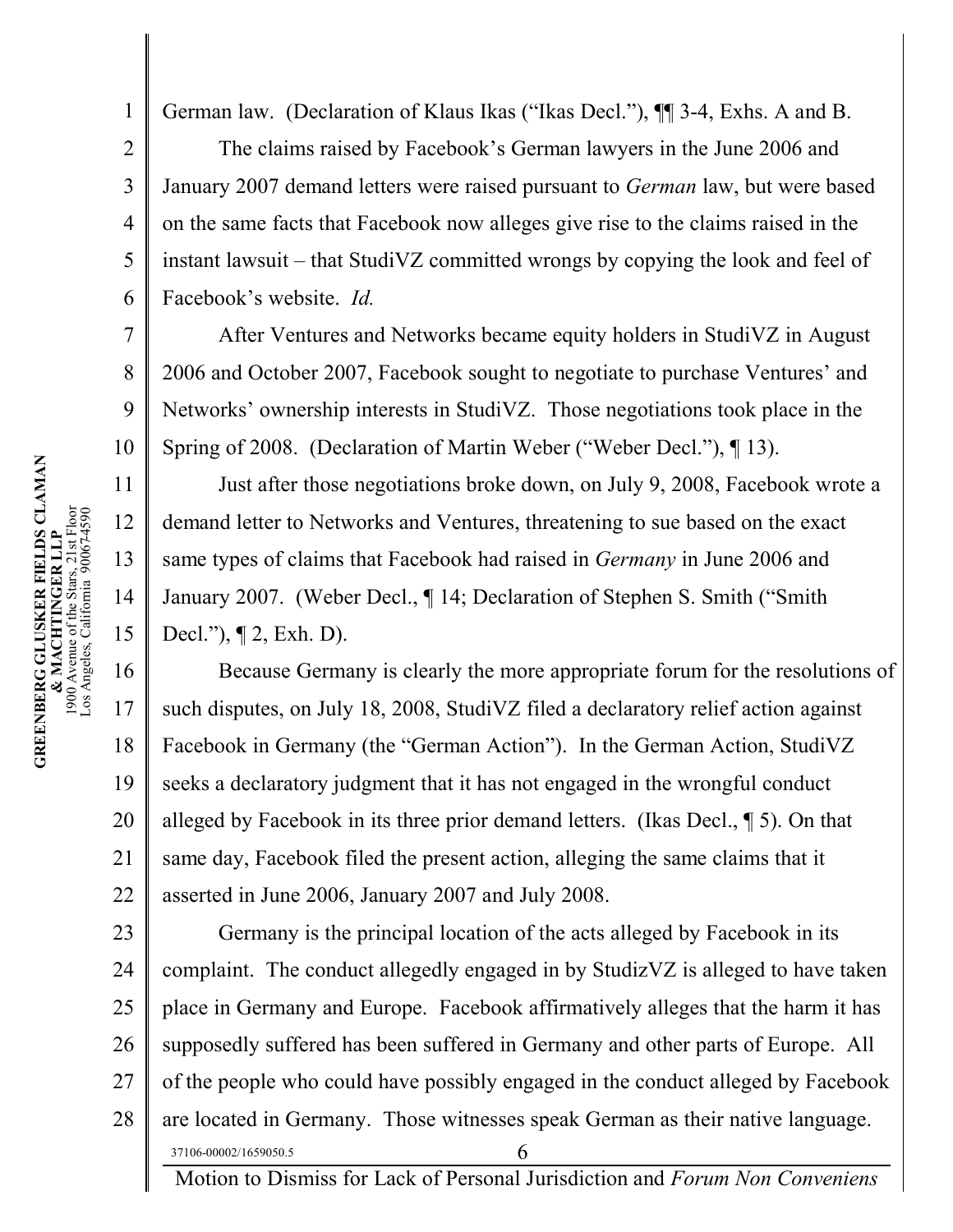1 2 3 4 5 Most would require translators to testify in a United States legal proceeding. Nearly all of the documents related to the claims alleged by Facebook are located in Germany. The vast majority of those documents are written in the German language, thus requiring huge translation costs to be used in a United States legal proceeding. (Brehm Decl. ¶ 18).

Facebook has appeared in the German Action. Trial is scheduled to begin in the German Action on December 16, 2008. (Ikas Decl. ¶ 6).

## **III. THE COURT CANNOT EXERCISE PERSONAL JURISDICTION OVER STUDIVZ.**

As plaintiff, Facebook bears the burden of proving that minimum contacts exist between StudiVZ and California so as to justify an exercise of personal jurisdiction over StudiVZ. *Harris Rutsky & Co. Ins. Servs., Inc. v. Bell & Clements Ltd.*, 328 F.3d 1122, 1128-29 (9th Cir. 2003).

14 15 16 17 18 19 20 21 An inquiry into personal jurisdiction centers on the defendant's contacts with the forum state, and is dictated by due process concerns. As the United States Supreme Court has long held, the assertion of personal jurisdiction over a nonresident defendant will comport with constitutional due process only if the defendant has sufficient "minimum contacts" with the state such that the maintenance of the suit does not offend "traditional notions of fair play and substantial justice." *International Shoe Co. v. Washington*, 326 U.S. 310, 316 (1945).

# **A. StudiVZ Does Not Have The Necessary "Continuous and Systematic Contacts" With California To Confer General Jurisdiction Over It.**

25 26 27 28 37106-00002/1659050.5 7 If a foreign defendant engages in "continuous and systematic general business contacts" that "approximate physical presence" in the forum state, general jurisdiction may be exercised. *Schwarzenegger v. Fred Martin Motor Co.*, 374 F.3d 797, 801 (9th Cir. 2004). "This is an exacting standard, as it should be,

Motion to Dismiss for Lack of Personal Jurisdiction and *Forum Non Conveniens*

6

7

8

9

10

11

12

13

22

23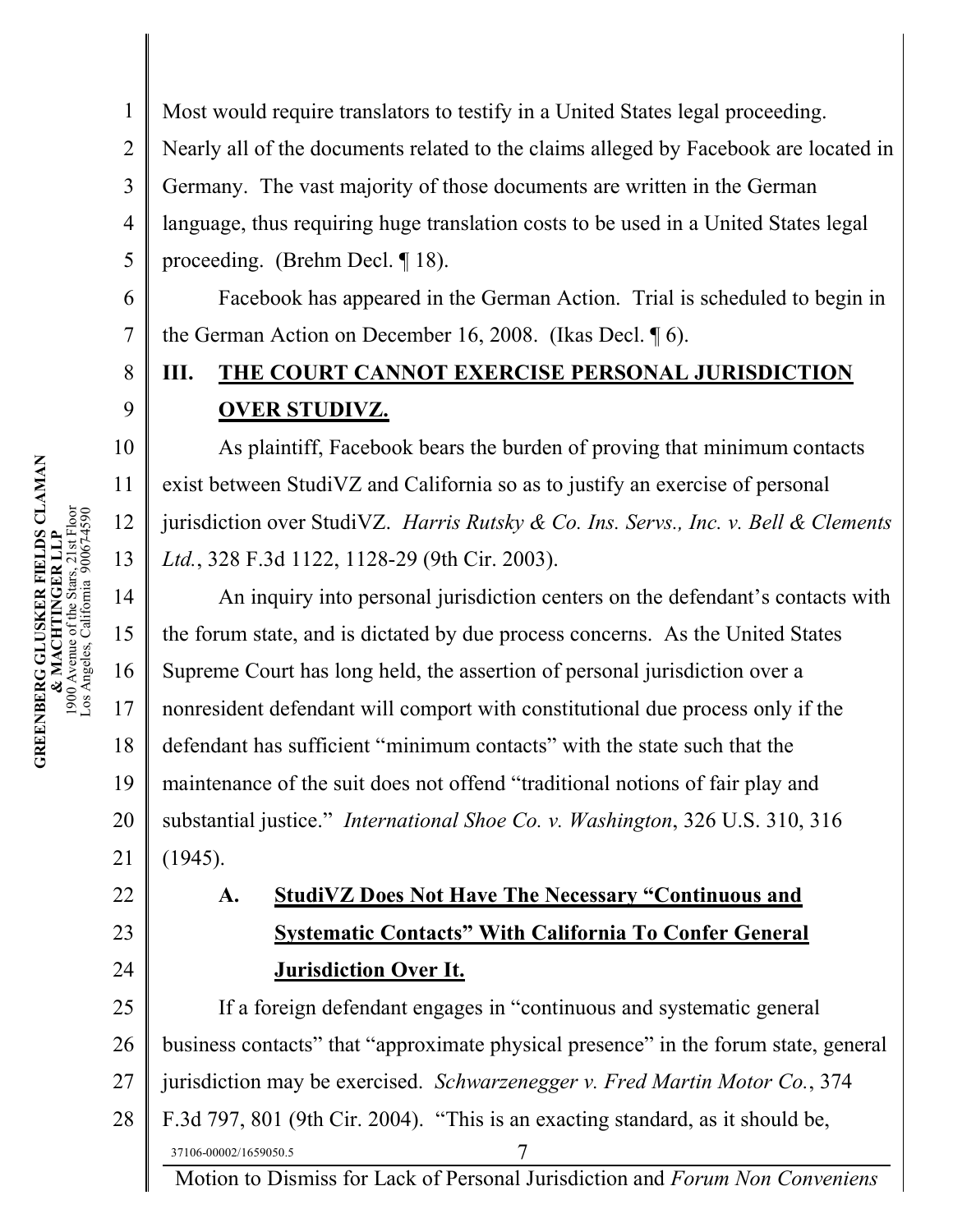2 3 4 5 because a finding of general jurisdiction permits a defendant to be haled into court in the forum state to answer for any of its activities anywhere in the world." *Id. See also Tuazon v. R. J. Reynolds Tobacco Co.*, 433 F.3d 1163, 1169 (9th Cir. 2006) (the standard for establishing general jurisdiction is high, and requires that the defendant's contacts with the forum state "approximate physical presence").

As shown in the Summary of Relevant Facts and the accompanying declaration of Michael Brehm, StudiVZ is a U.K. limited liability company with its principal place of business in Germany. It does not even come close to engaging in the "continuous and systematic" activities necessary to confer general jurisdiction in California.

11 12 14 15 16 17 18 19 20 21 22 23 The Ninth Circuit has held that when determining whether a court's exercise of general jurisdiction over a defendant is appropriate, "[f]actors to be taken into consideration are whether the defendant makes sales, solicits or engages in business in the state, serves the state's markets, designates an agent for service of process, holds a license, or is incorporated there." *Bancroft & Masters, Inc. v. Augusta Nat'l Inc.*, 223 F.3d 1082, 1086 (9th Cir. 2000). As discussed above, StudiVZ has hired no employees or independent contractors to conduct business in California, has not made any sales in California, and does not have a California agent for service of process or any California license or incorporation. (Brehm Decl.  $\P$  13-16). Facebook seeks to link StudiVZ to California via StudiVZ's operation of social networking websites that may be accessed by residents across the world, including California. However, the operation of these websites does not approximate the physical presence necessary for general jurisdiction.

24 25 26 27 28 37106-00002/1659050.5 8 Motion to Dismiss for Lack of Personal Jurisdiction and *Forum Non Conveniens* Federal courts in California have consistently held that the maintenance of even a highly interactive website, by itself, is not enough to establish general jurisdiction. *Coremetrics, Inc. v. AtomicPark.com, LLC*, 370 F.Supp.2d 1013, 1019-1020 (N.D. Cal. 2005). "[I]t is now common for businesses of all types to have an internet website, typically with interactive capability through which

1

6

7

8

9

10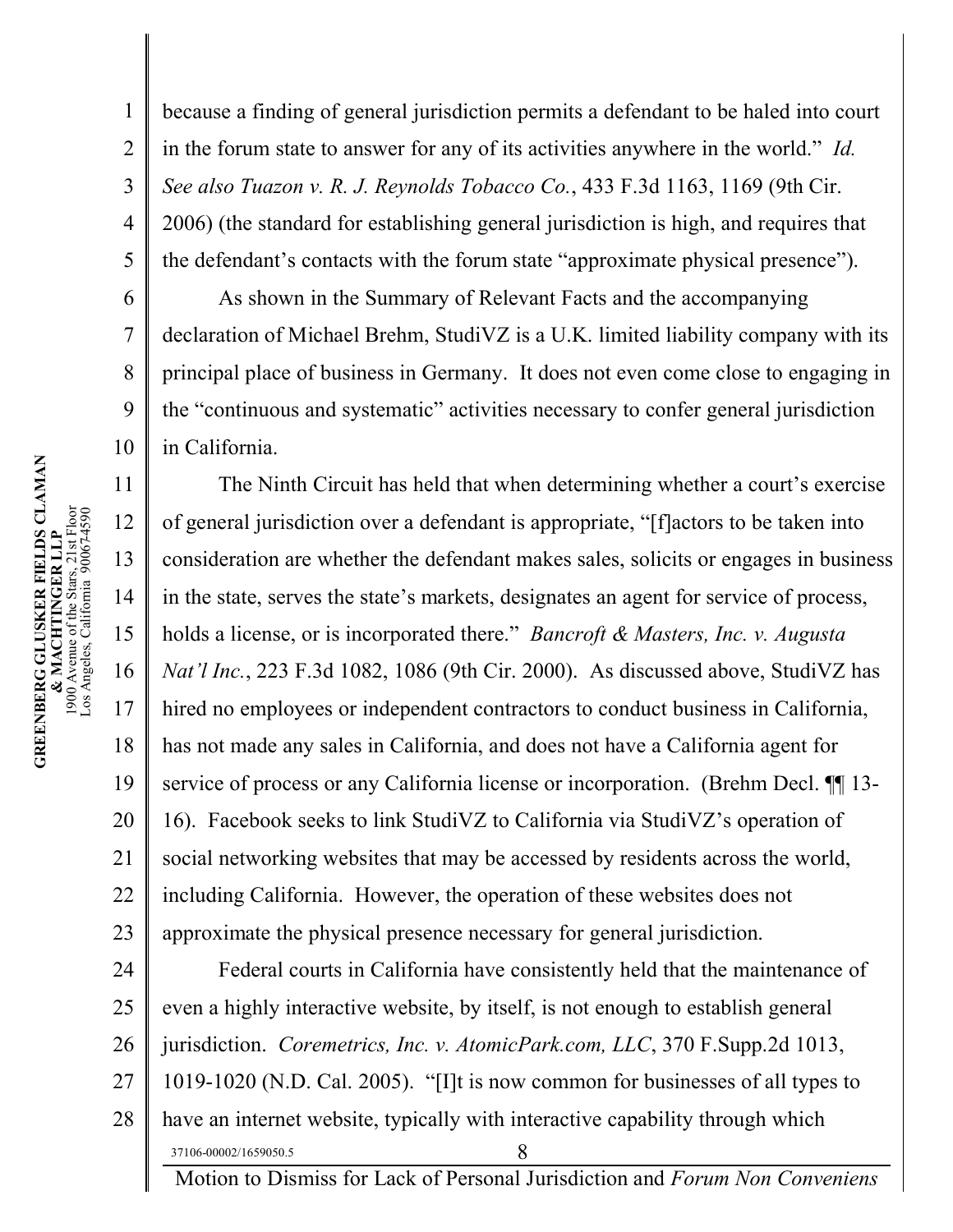1 2 3 4 5 6 7 8 customers can communicate with the business and order products. If general jurisdiction were to be predicated on these types of contacts alone, most businesses would be subject to personal jurisdiction in every forum." *Id.* at 1020 (citations omitted). *See also Love v. The Mail on Sunday*, 2006 U.S. Dist. LEXIS 95469, Case No. CV 05-7798 ABC (PJWx) at \*11-\*12 (C. D. Cal. July 18, 2006) ("[P]ersonal jurisdiction should not be based solely on the ability of forum state residents to access an Internet site within the forum state because that does not by itself show any persistent course of conduct by the defendants.") (citations omitted).

StudiVZ.net's website, unlike the websites in *Coremetrics* and *Love*, is not available in English, making its connection to California (or any of the United States) even more attenuated. Only approximately  $0.094\% - 94$  per  $100,000 -$  of StudiVZ.net's web site members identify a connection or affiliation with a California school or location. (Brehm Decl., ¶ 17). This number would be insignificant even if all of these StudiVZ members were U.S. citizens instead of, as is likely the case, foreign exchange students who just happened to spend some limited period of time at a California school or location.

17 18 19 20 21 22 23 24 25 26 27 28 37106-00002/1659050.5 9 Courts have declined to exercise general jurisdiction even where the defendant's contact with the forum was much more extensive than StudiVZ's. For example, in *Boaz v. Boyle & Co.*, 40 Cal.App.4th 700, 715-17(1995), the nonresident defendant had limited contacts with the forum state that consisted of targeting mailers to physicians, advertising principally in national medical publications, and deriving 9% of its sales from the forum's physicians. Based on those contacts, the court found that the defendant's level of activity in the forum did not justify the assertion of general jurisdiction. *Id.* at 717-18. Likewise, in *Salu, Inc. v. Original Skin Store*, 2008 U.S. Dist. LEXIS 73225, Case No. CIV. S-08- 1035 FCD/KJM \*8 (E.D. Cal. August 13, 2008), the court refused to exercise general jurisdiction over a website that sold products through an eBay "virtual store" accessible to consumers across the country. "Plaintiff's contention that 14%

Motion to Dismiss for Lack of Personal Jurisdiction and *Forum Non Conveniens*

9

10

11

12

13

14

15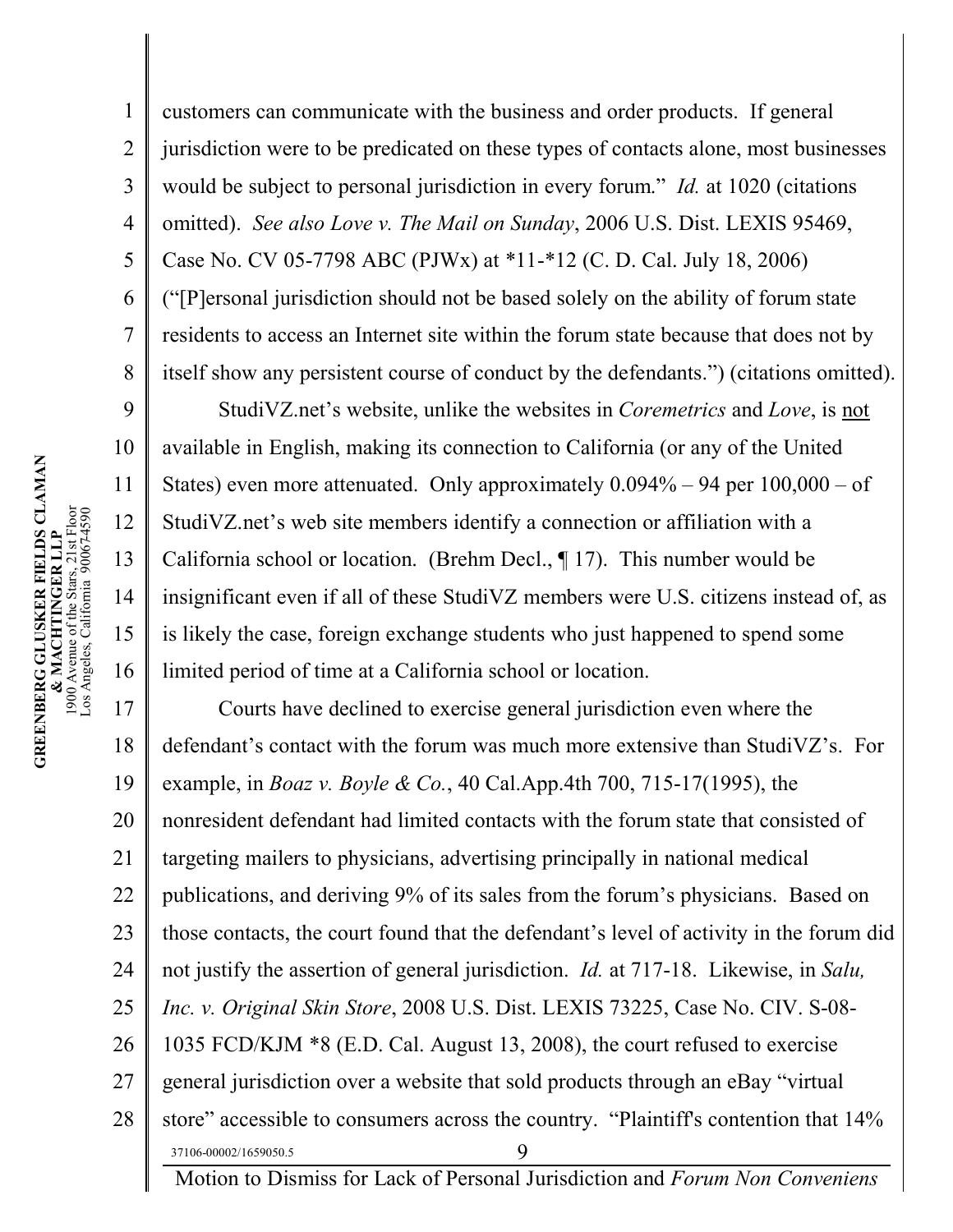1 2 3 4 of a \$50,000 business operation is comprised of sales to California and that business cards are sent in conjunction with delivery of product shipments falls far short of establishing the equivalence of physical presence under the 'exacting standard' required to demonstrate general jurisdiction." *Id.*

Accordingly, California may not exercise general personal jurisdiction over StudiVZ.

# **B. Facebook Cannot Satisfy The Three Part Test For Limited Jurisdiction Over StudiVZ.**

If, as is usually the case, a foreign defendant's activities within the state are not so pervasive as to justify the exercise of general jurisdiction, the Court may exercise "limited" or "specific" personal jurisdiction, but only if *each* part of the following three prong test is satisfied:

(1) the non-resident defendant must *purposefully direct* his activities or consummate some transaction with the forum or resident thereof; or perform some act by which he *purposefully avails* himself of the privilege of conducting activities in the forum, thereby invoking the benefits and protections of its laws;

(2) the claim must be one which *arises out of or relates to the defendant's forum-related activities*; and

19 20 (3) the exercise of jurisdiction must comport with *fair play and substantial justice*, *i.e.*, *it must be reasonable.* 

21 *Schwarzenegger*, 374 F.3d at 802.

22 23 24 25 26 27 28 The plaintiff bears the burden of satisfying the first two prongs of the test. *Schwarzenegger*, 374 F.3d at 802. If the plaintiff fails to satisfy either of these prongs, personal jurisdiction is not established in the forum state. If the plaintiff succeeds in satisfying both of the first two prongs, the burden then shifts to the defendant to "present a compelling case" that the exercise of jurisdiction would not be reasonable. *Burger King Corp. v. Rudzewicz*, 471 U.S. 462, 476-78 (1985). Here, none of the three prongs of the limited jurisdiction test is satisfied.

Motion to Dismiss for Lack of Personal Jurisdiction and *Forum Non Conveniens*

5

6

7

8

9

10

11

12

13

14

15

16

17

18

**GREENBERG GLUSKER FIELDS CLAMAN & MACHTINGER LLP** 1900 Avenue of the Stars, 21st Floor Los Angeles, California 90067-4590

**GREENBERG GLUSKER FIELDS CLAMAN**<br>& MACHTINGER LLP<br>1900 Avenue of the Stars, 21st Floor<br>Los Angeles, California 900674590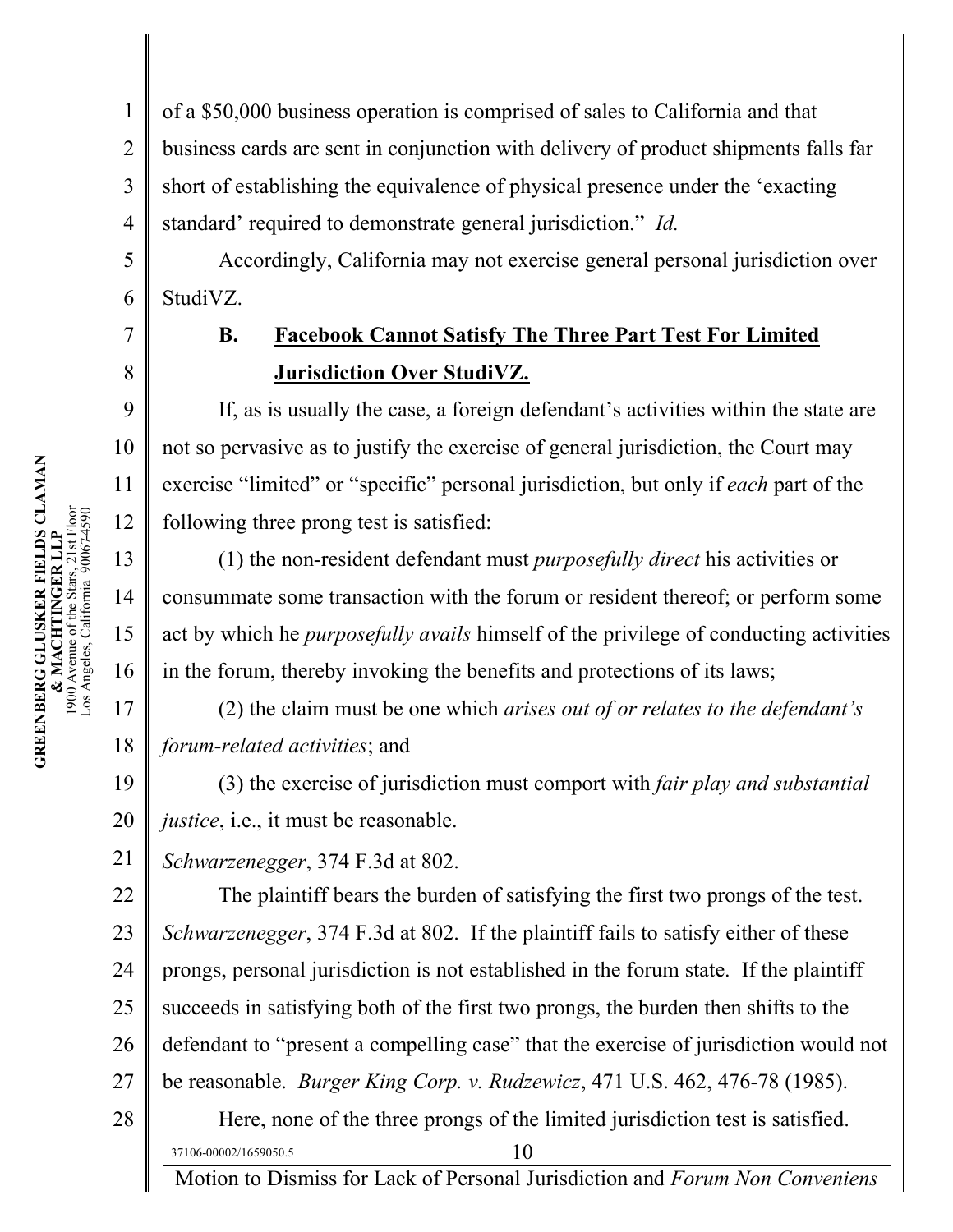**1. StudiVZ Has Not Purposefully Availed Itself of the Privilege to do Business In California or Purposefully Directed its Activities Toward California.**

"Purposeful availment" and "purposeful direction" are two distinct concepts. Purposeful availment is most often used in suits sounding in contract, while purposeful direction is most often used in suits sounding in tort. *Schwarzenegger*, 374 F.3d at 802 (citations omitted).

"Evidence of availment is typically action taking place *in* the forum that invokes the benefits and protections of the laws in the forum," whereas "[e]vidence of direction generally consists of action taking place *outside* the forum that is directed at the forum." *Pebble Beach Co. v. Caddy*, 453 F.3d 1151, 1155 (9th Cir. 2006) (emphasis added).

As discussed above, Facebook does not allege that StudiVZ took any action from inside California. Rather, Facebook alleges that StudiVZ has taken actions outside California (by operating its social networking websites or improperly accessing Facebook's site), that were purposefully directed at California. Therefore, the purposeful availment test is inapplicable. *Salu*, 2008 U.S. Dist. LEXIS 73225, at \*11-\*12.

19 20 21 22 23 24 StudiVZ also has not purposefully directed its activities toward California. The purposeful direction test is evaluated under the three-part "effects" test based on *Calder v. Jones*, 465 U.S. 783, 104 S.Ct. 1482 (1984). The test "requires that the defendant allegedly have: (1) committed an intentional act, (2) expressly aimed at the forum state, (3) causing harm that the defendant knows is likely to be suffered in the forum state." *Schwarzenegger*, 374 F.3d at 803 (citations omitted).<sup>3</sup>

25 26 27 28 <sup>3</sup> The Ninth Circuit has noted that referring to the *Calder* test as an "effects" test can be misleading. *Pebble Beach Co.*, 453 F.3d at 1156. For this reason, it has warned courts not to focus too narrowly on the test's third prong – the effects prong – holding that "something more" is needed in addition to a mere foreseeable effect. In other words, the defendant's conduct must be "expressly aimed" at the forum state. *Id.*

1

2

3

4

5

6

7

8

9

10

12

13

14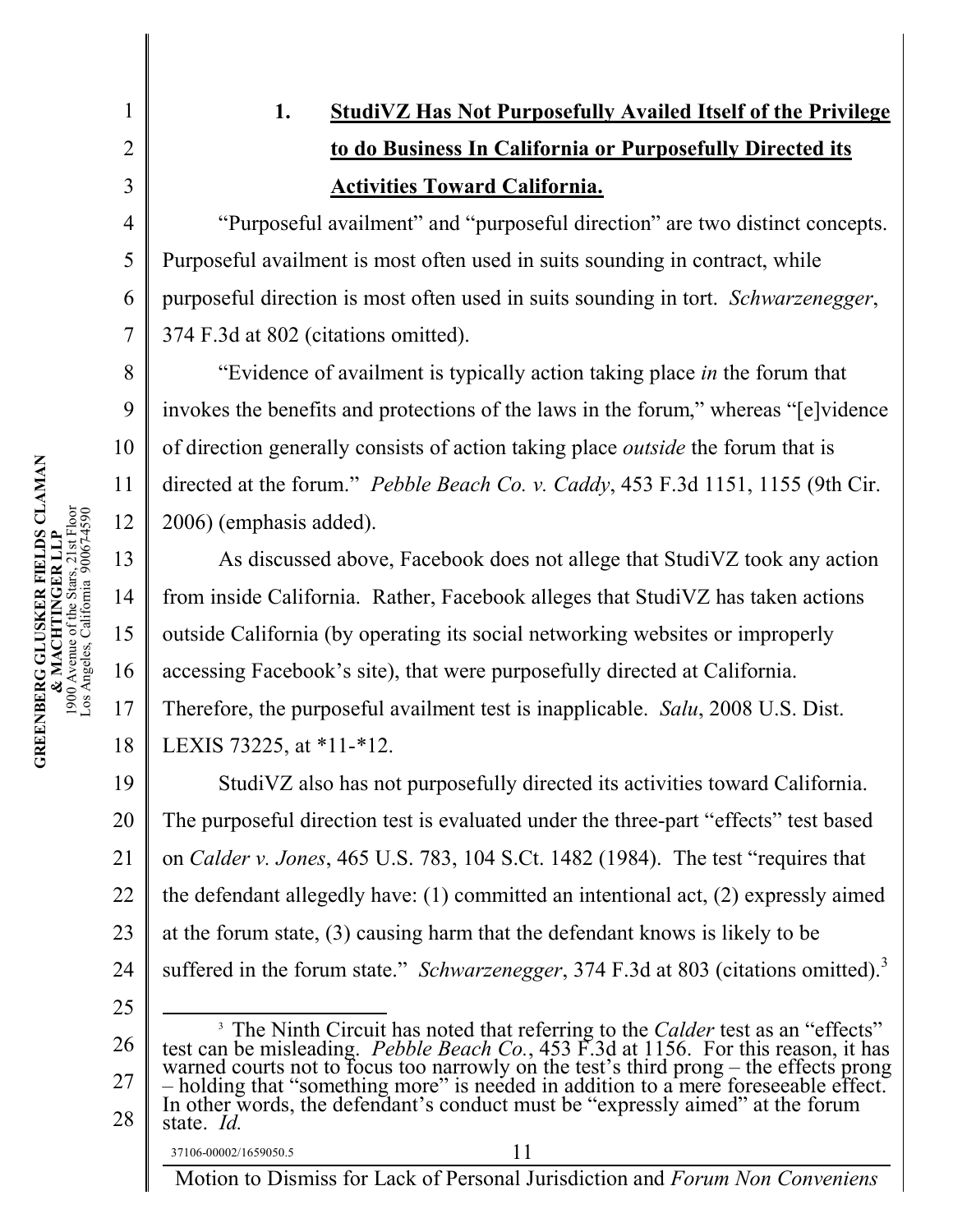In order to show that an alleged intentional act was "expressly aimed" at California, the plaintiff must show that there was an "individualized targeting" of California residents by the defendant. *Bancroft & Masters, Inc. v. Augusta National, Inc.*, 223 F.3d 1082, 1088 (9th Cir. 2000). For example, in *Pebble Beach Co.*, the court held that the defendant engaged in no "individualized targeting" by registering the domain name "pebblebeach-uk.com" and operating a passive website at that domain, even though he knew that plaintiff resided in the forum. 453 F.3d at 1157. The court held that the operation of a website that is not expressly aimed at California does not give rise to jurisdiction. *Id.*

In analyzing Internet contacts that may give rise to personal jurisdiction, the Ninth Circuit has adopted a "sliding scale" approach under which jurisdiction is "directly proportionate to the nature and quality of commercial activity that an entity conducts over the Internet." *Cybersell, Inc. v. Cybersell, Inc.*, 130 F.3d 414, 419 (9th Cir. 1997). A mere web presence is insufficient to establish jurisdiction. Thus, "passive" websites, which the Ninth Circuit has described as those that merely post information, or on which consumers cannot make purchases, do not give rise to jurisdiction. *Bancroft & Masters*, 223 F.3d at 1086; *Cybersell*, 130 F.3d at 418.

19 20 21 22 23 24 25 26 27 28 On the other end of the spectrum are sites that sell products and consummate other commercial transactions with residents of forum states. *Cybersell*, 130 F.3d at 418. In between the opposite ends of this spectrum are "interactive" websites that allow the exchange of information between users and the host computer. In the case of the websites in this middle area, courts must analyze the "level of interactivity and commercial nature of the exchange of information that occurs on the Web site" in order to determine whether jurisdiction is appropriate. *Cybersell*, 130 F.3d at 418 (*quoting Zippo Mfg. Co. v. Zippo Dot Com, Inc.*, 952 F. Supp. 1119, 1124 (W.D. Pa. 1997)). Facebook cannot show that StudiVZ committed any alleged intentional act

 $37106-00002/1659050.5$  12 Motion to Dismiss for Lack of Personal Jurisdiction and *Forum Non Conveniens*

1

2

3

4

5

6

7

8

9

10

11

12

13

14

15

16

17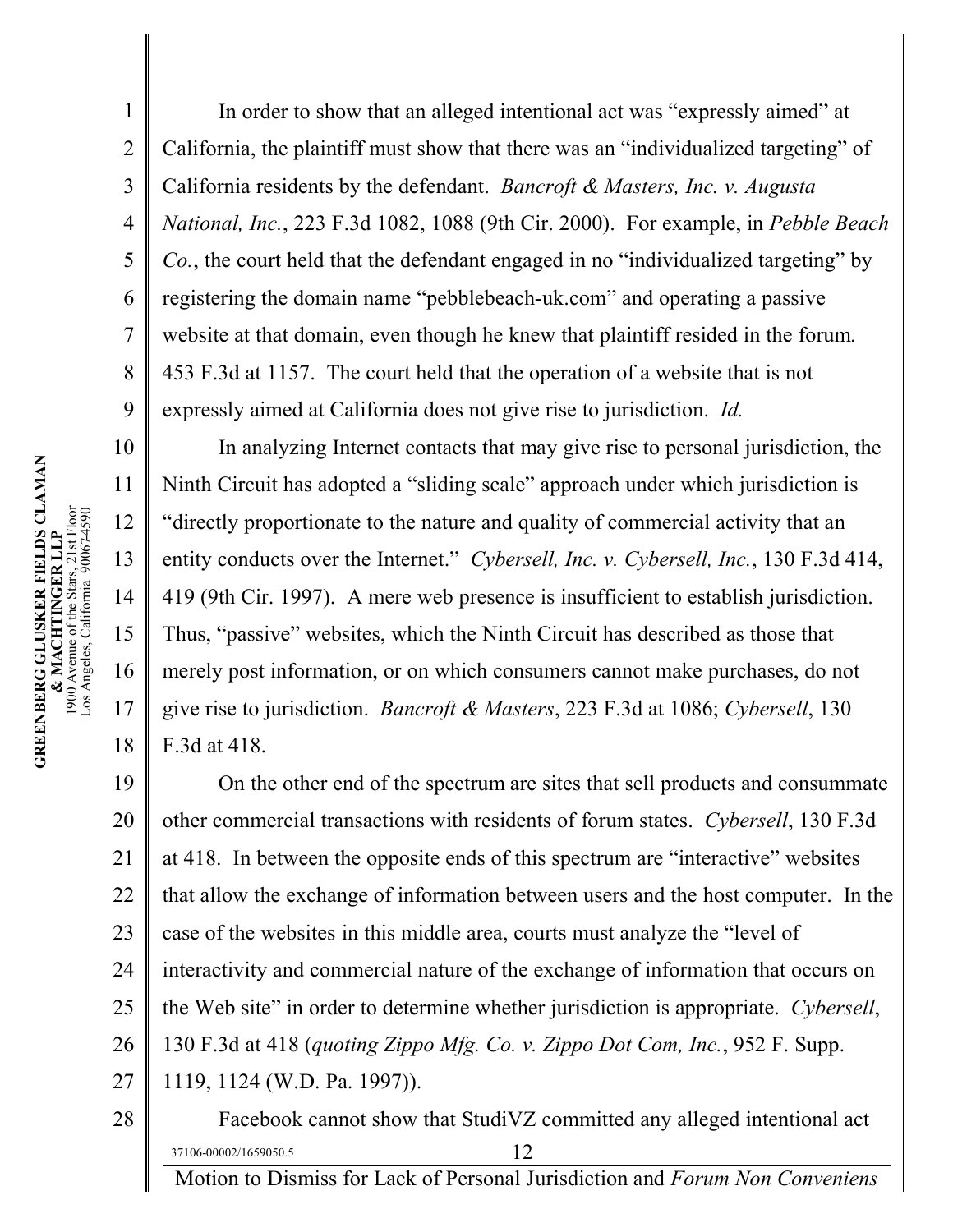that was "expressly aimed" at California, because there was no "individualized targeting" of California residents by StudiVZ. While not solely "passive" sites that do nothing but post information, StudiVZ's social networking sites fall much closer to the passive end of the spectrum than they do to commercial websites that sell goods or services to California residents. There is no charge to use StudiVZ's websites. Moreover, to the extent the sites are "interactive," the vast majority of the interaction occurs among the sites' registered users, not between users and the site. StudiVZ simply provides the conduit for the users' interaction among themselves, and only a tiny percentage of those users are located in California.

Nor has StudiVZ made any effort to specifically target California residents, and StudiVZ has not advertised to, or otherwise initiated contact with, any California residents. To the extent that some California-located users have signed up as members for the sites, they represent an extraordinarily low percentage of the total users – only .094%.

15 16 17 18 19 20 21 22 23 24 25 26 27 28 37106-00002/1659050.5 13 Courts have held that specific jurisdiction was not conferred where the defendant operated an "interactive" website, when, like here, the level of interaction was noncommercial and/or not extensive. For example, in *GTE New Media Servs. Inc. v. Bellsouth Corp.*, 199 F.3d 1343 (D.C. Cir. 2000), the court dismissed the argument that defendants were somehow "transacting business' in the forum by providing a web site with interactive yellow pages that users could access in the forum. "Access to an Internet Yellow Page site is akin to searching a telephone book – the consumer pays nothing to use the search tool, and any resulting business transaction is between the consumer and a business found in the Yellow Pages, not between the consumer and the provider of the Yellow Pages." *Id.* at 1350. Likewise, in *Mail on Sunday*, 2006 U.S. Dist. LEXIS 95469 at \*11-\*12, the court declined to exercise specific jurisdiction over a defendant that operated an interactive travel website. Noting that "Defendant is not selling goods or conducting business via thisistravel.com," the court held that the "effects" test was

Motion to Dismiss for Lack of Personal Jurisdiction and *Forum Non Conveniens*

1

2

3

4

5

6

7

8

9

10

11

12

13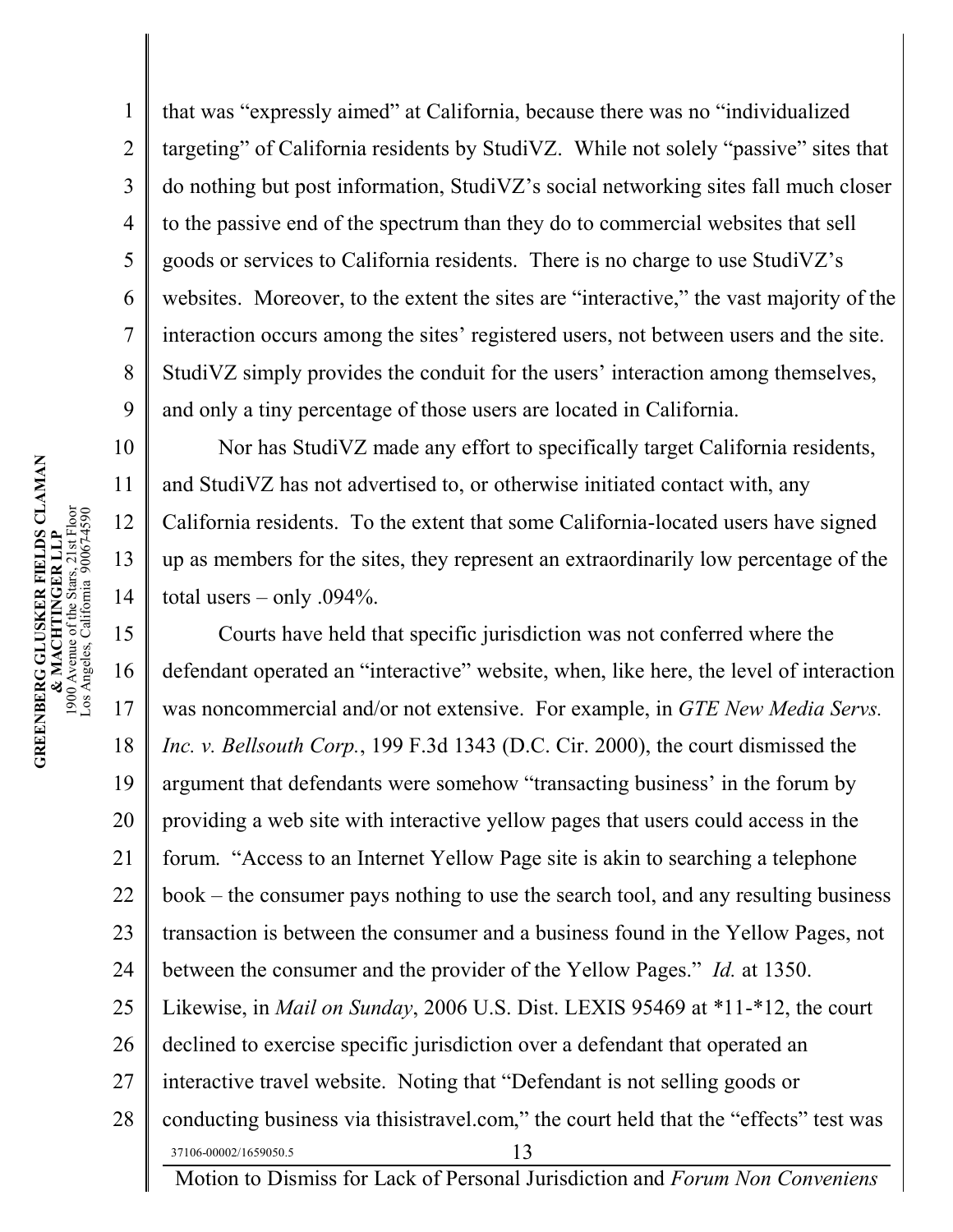1

2 3 4 5 not satisfied because defendant did not specifically direct its websites at California residents. "Indeed, these websites can be accessed by anyone, anywhere. Moreover, the default departure location for flights on thisistravel.com is London, which suggests that the website is in fact aimed at residents of the United Kingdom." *Id.* at \*11-\*12, \*20.

6 7 8 9 10 11 12 13 14 15 16 17 18 19 Facebook may claim that StudiVZ's conduct was "expressly aimed" at California because California is the apparent location of the Facebook servers that StudiVZ is alleged to have accessed in excess of Facebook's authorization. *See*  Complaint, ¶ 2 ("Facebook is informed and believes that Defendants were and are aware that<www.facebook.com> operated from California during all relevant times herein."). However, even if StudiVZ knew that Facebook was located in California at the time StudiVZ created its websites, such knowledge would not show that StudiVZ's conduct was "expressly aimed" at California. Facebook's websites, like StudiVZ's, are available everywhere. *See e.g., Pebble Beach Co.*, 453 F.3d at 1158 (fact that the defendant once lived in the forum and therefore had knowledge of the plaintiff's golf resort was not an independent act that could be interpreted as being expressly aimed at the forum); *Schwarzenegger*, 374 F.3d at 807 (fact that defendant may have known that plaintiff lived in the forum was insufficient to show express aiming at the forum).

20 21 22 23 In sum, StudiVZ has neither purposefully availed itself of the privilege of doing business in California, nor has it purposefully directed its activities toward California. Accordingly, California may not exercise limited personal jurisdiction over StudiVZ.

### 24 25

### **2. Facebook's Claims Do Not Arise Out of, or Result from, Any Forum-Related Activities by StudiVZ.**

26 27 28 37106-00002/1659050.5 14 Even if StudiVZ could be found to have purposefully availed itself of, or purposefully directed its activities at, California, limited personal jurisdiction does not exist because Facebook does not satisfy the second prong of the limited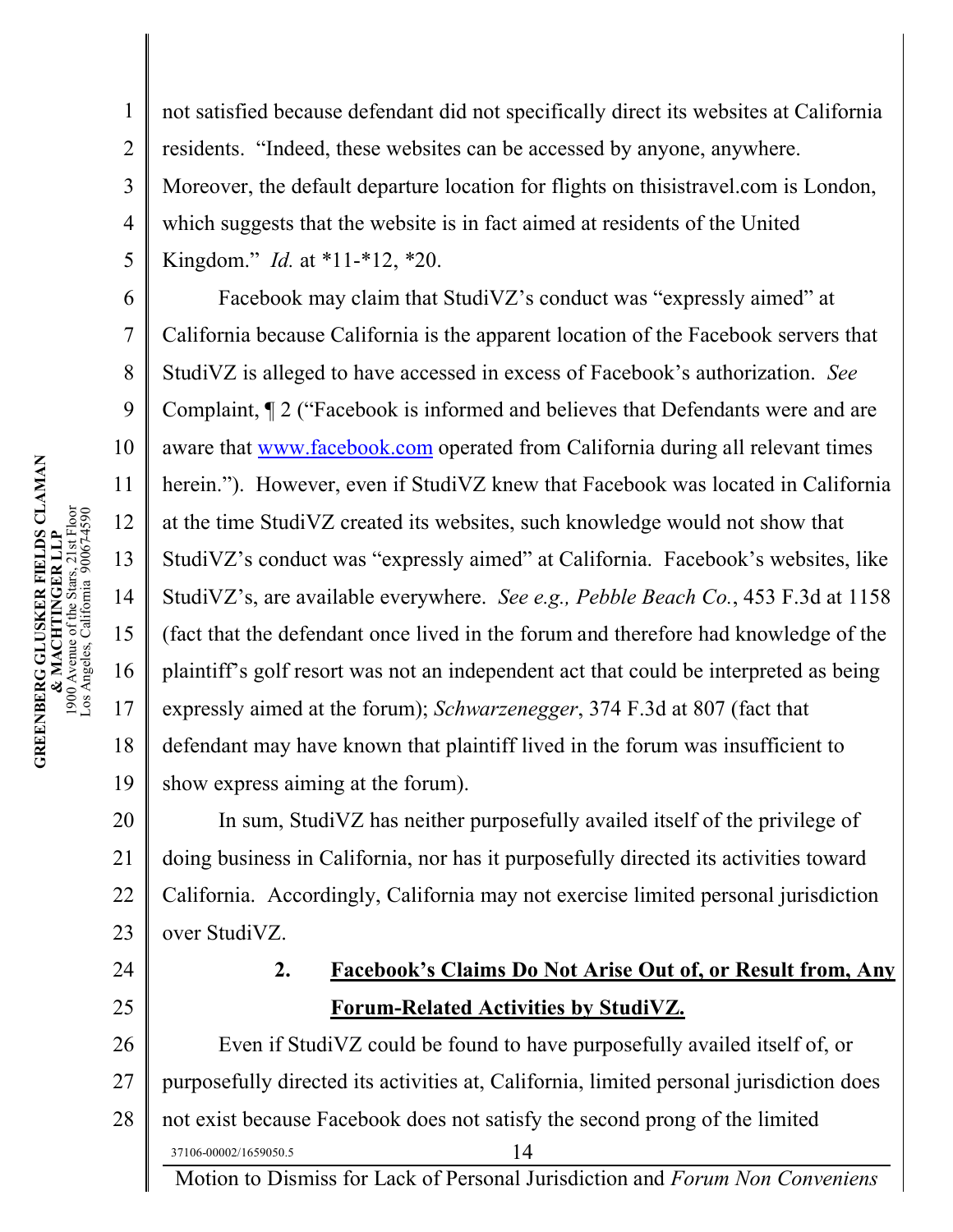3 4 6 jurisdiction test, which requires it to show that, but for StudiVZ's California contacts, Facebook's claims would not have arisen. *Doe v. American Nat'l Red Cross*, 112 F.3d 1048, 1051 (9th Cir. 1997). The fact that StudiVZ's websites display information available to computer users worldwide cannot satisfy this test, because the infringement alleged by Facebook would have occurred even if StudiVZ's websites were not accessible in California.

In *Rano v. Sipa Press, Inc.*, 987 F.2d 580, 588 (9th Cir. 1992), the Ninth Circuit held that the foreign owner of an infringing work who profited from the publication of the work in magazines that he knew would be published in California was not amenable to California personal jurisdiction. As the Court held, "Rano's argument, if accepted, would render [the defendant], and other foreign owners of art who sell their products to publications, amenable to personal jurisdiction in every state in which their art eventually is displayed." *Id.* In other words, the mere fact that an allegedly infringing work may be displayed for profit in the forum state does not mean that Facebook's claims "arise out of" or "result" from forum related activities.<sup>4</sup>

17 18 19 20 21 22 23 Likewise, in *McDonough v. Fallon McElligott, Inc.*, 1996 U.S. Dist. LEXIS 15139, Civil No. 95-4037 (S.D. Cal. August 5, 1996), a well-known sports photographer brought a lawsuit for copyright infringement against a defendant that he claimed reproduced one of his photos in a print advertisement that was distributed nationwide, including California. The court held that there was no specific jurisdiction over the defendant: "California distribution of magazines containing [an allegedly infringing] advertisement cannot fulfill the 'but for'

24 25 26 27 28 37106-00002/1659050.5 15 4 In another comment directly relevant to the case against StudiVZ, the *Rano*  court further noted that "litigation against an alien defendant requires a higher jurisdictional barrier than litigation against a citizen from a sister state." Thus, "foreign-acts-with-forum-effects jurisdictional principle must be applied with caution, particularly in an international context." *Rano*, *supra*, 987 F.2d at 588 (*citing Frank Sinatra v. National Enquirer, Inc.*, 854 F.2d 1191, 1199 (9th Cir. 1988) and *Pacific Atl. Trading Co. v. M/V Main Express,* 758 F.2d 1325, 1330 (9th Cir. 1985)).

Motion to Dismiss for Lack of Personal Jurisdiction and *Forum Non Conveniens*

1

2

5

7

8

9

10

11

12

13

14

15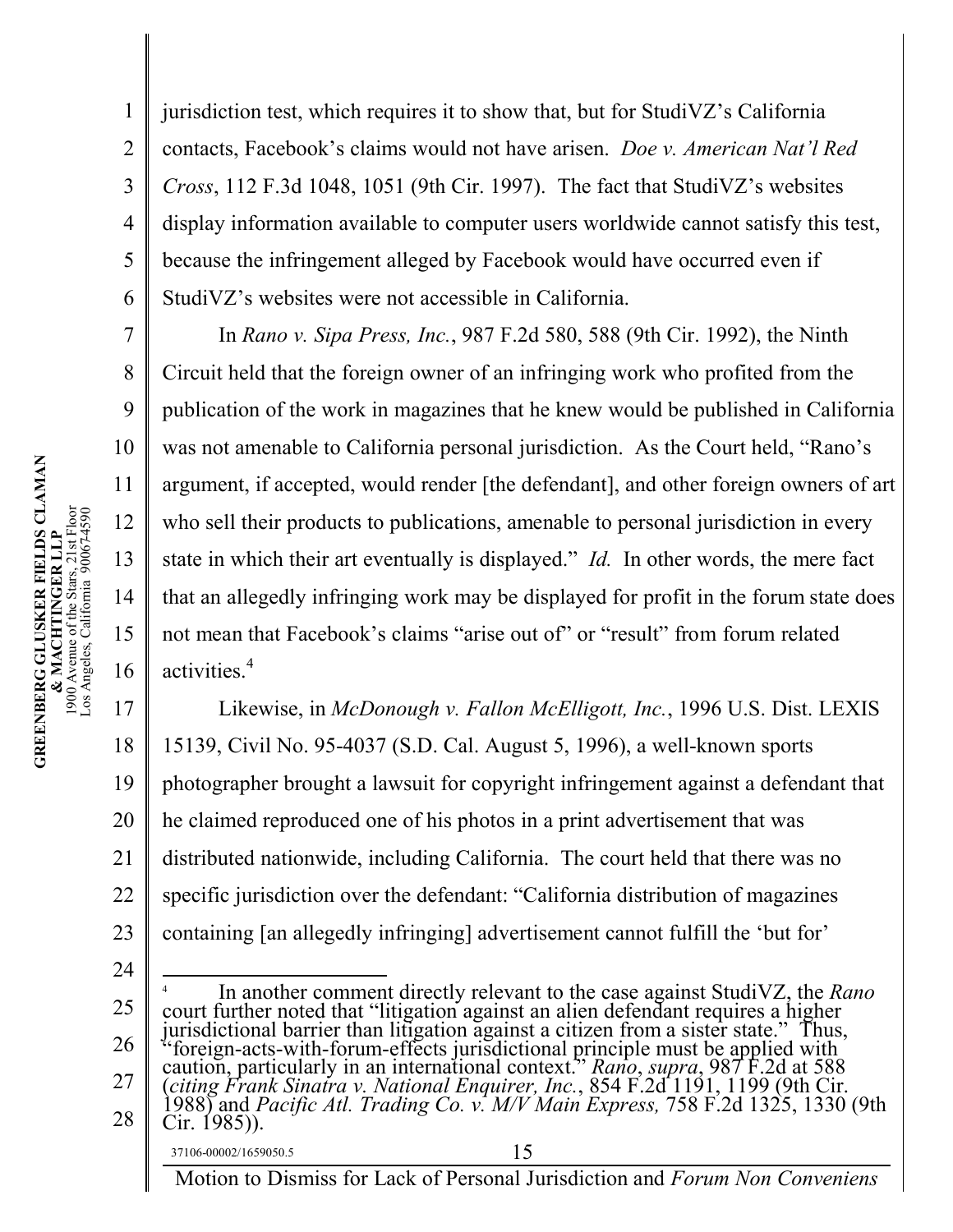1 2 3 4 5 requirement here, because the alleged infringement would have occurred even if no magazines had ever been circulated in California." *Id.* at \*17. Here too, the international display of allegedly infringing works here does not fulfill the "but for" requirement, because the alleged infringement would have occurred even if StudiVZ's websites were not accessible in California.

## **3. Exercising Jurisdiction Over StudiVZ Would Be Unreasonable.**

Finally, plaintiff should not be permitted to hale StudiVZ into court in California because it would be unreasonable for the Court to exercise jurisdiction under the circumstances presented. The unique burdens on foreign defendants, which arise from having to defend themselves within the forum state, are entitled to "significant weight" in assessing reasonableness. *Asahi Metal Industry Co., Ltd. v. Superior Court*, 480 U.S. 102, 114 (1987). This requirement defeats jurisdiction even if StudiVZ had participated in California-related activities, which it did not. *Id.* The Court should consider the following seven factors in determining the reasonableness of exercising personal jurisdiction over StudiVZ:

(i) the extent of the defendants' purposeful interjection into the forum state's affairs; (ii) the burden on the defendant of defending in the forum; (iii) the extent of conflict with the sovereignty of the defendant's state; (iv) the forum state's interest in adjudicating the dispute; (v) the most efficient judicial resolution of the controversy; (vi) the importance of the forum to the plaintiff's interest in convenient and effective relief; and (vii) the existence of an alternative forum. *Core-Vent Corp. v. Nobel Industries AB*, 11 F.3d 1482, 1487-88 (9th Cir.

22 1993). None of these factors is dispositive in itself; the Court must balance all

- 23 seven. *Id.* at 1488.
- 24 An analysis of each of these factors demonstrates the unreasonableness of
- 25 haling foreign entities such as StudiVZ into this forum:
	- (i) Purposeful Interjection. "[T]he smaller the element of purposeful
- 27 interjection, the less is jurisdiction to be anticipated and the less reasonable is its
- 28  $37106-00002/1659050.5$  16 exercise." *Core-Vent*, 11 F.3d at 1488 (citation omitted). As set forth above,

Motion to Dismiss for Lack of Personal Jurisdiction and *Forum Non Conveniens*

6

7

8

9

10

11

12

13

14

15

16

17

18

19

20

21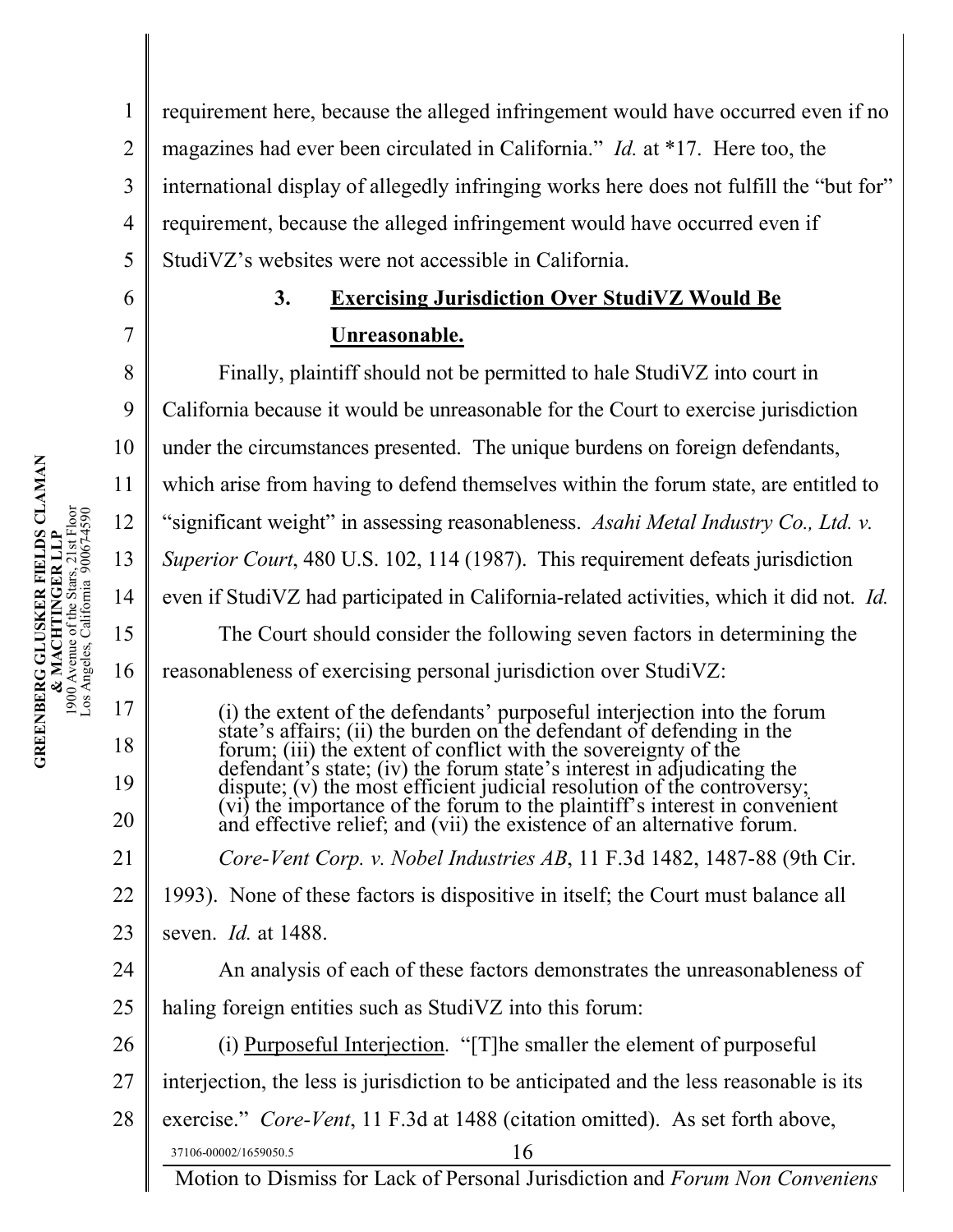3 StudiVZ has not purposefully engaged in any activities in California and has established no presence or contacts in the forum. Accordingly, this factor favors a finding that the exercise of jurisdiction would be unreasonable.

(ii) Burden On Defendant. "The law of personal jurisdiction is asymmetrical and is primarily concerned with the defendant's burden." *Terracom v. Valley Nat'l Bank*, 49 F.3d 555, 561 (9th Cir. 1995). In cases with overseas defendants, "[t]he unique burdens placed upon one who must defend oneself in a foreign legal system should have significant weight in assessing the reasonableness of stretching the long arm of personal jurisdiction over national borders." *Asahi*, 480 U.S. at 114. Here, the burden on StudiVZ is considerable, given that it has no offices, personnel or other ties to this forum. *See* Summary of Relevant Facts, *supra*. And, given that the lawsuit concerns whether German websites violate Facebook's rights, the evidence and witnesses are in Germany, not California.

14 15 16 17 18 19 20 21 22 23 24 25 26 27 28 37106-00002/1659050.5 17 *Core-Vent* is instructive. There, a California corporation sued four Swedish doctors for defamation based on an article they wrote in an international dental journal that was distributed worldwide, including in California. 11 F.3d at 1483-84. The Ninth Circuit found that even if the doctors had "purposefully interjected" themselves into California, their forum-related activities were minimal. Forcing them to litigate in California would both impose substantial burdens on them and impose on Sweden's sovereignty. That, plus the fact that Sweden was available as an alternative forum, outweighed any California interest in the dispute. *Id.* at 1490. Here, StudiVZ faces the same substantial burdens of litigating here that the Swedish doctors faced in *Core-Vent*. Requiring StudiVZ to come here to litigate would conflict with German sovereignty just as forcing the Swedish doctors to litigate here would have conflicted with Swedish sovereignty. Germany is available as an alternative forum, just as Sweden was available to the California corporation in *Core-Vent*. Indeed, there is already a lawsuit pending between Facebook and StudiVZ in Germany, in which these claims will be adjudicated.

Motion to Dismiss for Lack of Personal Jurisdiction and *Forum Non Conveniens*

1

2

4

5

6

7

8

9

10

11

12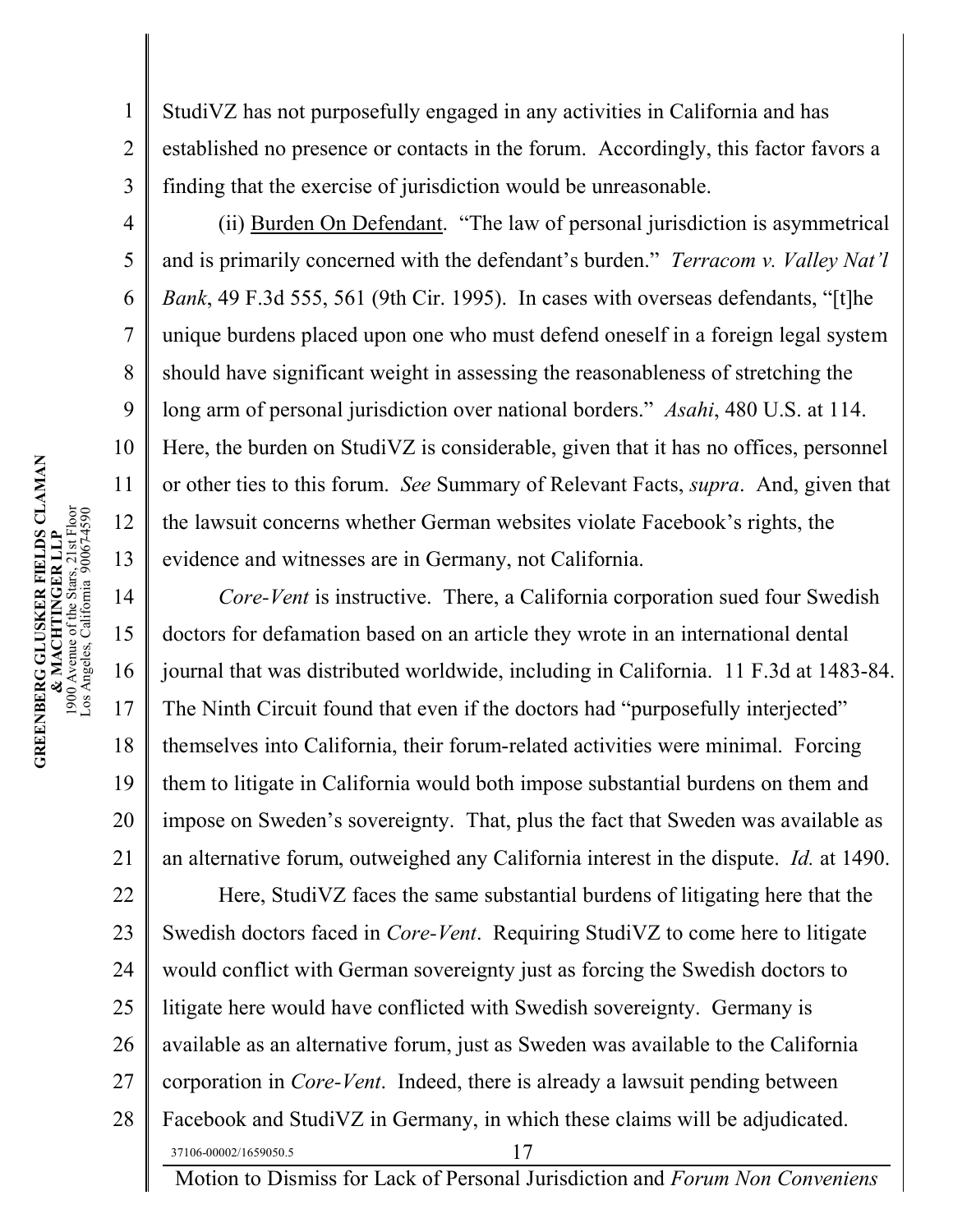(iii) Conflict With Sovereignty. "Great care and reserve should be exercised when extending our notions of personal jurisdiction into the international field." *Asahi*, 480 U.S. at 115. U.S. foreign relations are "best served by a careful inquiry into the reasonableness of the assertion of jurisdiction [here], and an unwillingness to find the serious burdens on an alien defendant outweighed by minimal interests on the part of the plaintiff or the forum State." *Id.* Litigation against a foreign defendant creates "a higher jurisdictional barrier than litigation against a citizen from a sister state" because of concerns regarding conflicts with sovereignties. *Core-Vent*, 11 F.3d at 1489. StudiVZ is a limited liability company which, while organized under U.K. law for tax purposes, has its principal place of business in Germany. The German government clearly has an interest in assuring that disputes involving its citizens are fairly adjudicated in courts convenient to its citizens. The matters at issue in these motions should be litigated in Germany, not here, and for this court to assume jurisdiction would impinge German sovereignty.

15 16 17 18 19 20 (iv) Forum State's Interest. In contrast, California has no interest in adjudicating this dispute. While plaintiff has its principal place of business in California, the claim itself arises from the alleged conduct that took place in Germany. The StudiVZ, MeinVZ, and Schueler websites over which Facebook has sued are all produced and emanate from Germany. Facebook alleges that the harm it has suffered was suffered in Germany and Europe. (Complaint, ¶ 41).

21 22 23 24 25 26 27 28 37106-00002/1659050.5 18 Motion to Dismiss for Lack of Personal Jurisdiction and *Forum Non Conveniens* (v) Efficient Resolution of the Controversy. To evaluate this factor, the Court should primarily consider where witnesses and the evidence are likely to be located. *Core-Vent*, 11 F.3d at 1489. As noted above, StudiVZ has no ties to this forum. The subject of the lawsuit (StudiVZ's websites) are produced in, and are distributed from, Germany. All of the developers of the website are located in Germany, and they will be the witnesses in what is essentially a claim that StudiVZ copied the "look and feel" of Facebook. All of the documents regarding the creation and development of StudiVZ are located in Germany and almost all of

1

2

3

4

5

6

7

8

9

10

11

12

13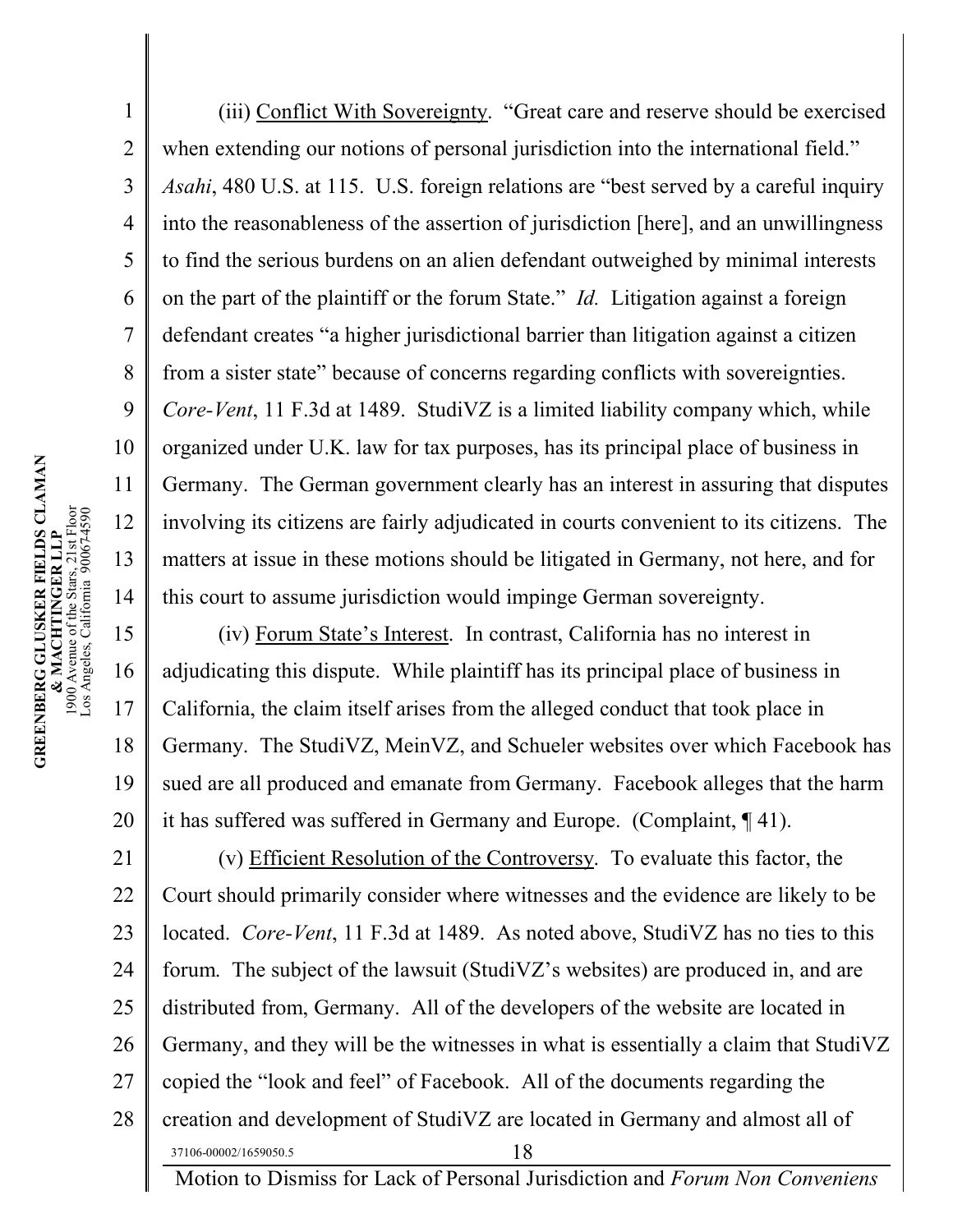1

2

3

4

5

6

7

8

9

10

11

12

them are in German. Almost all of the witnesses are Germans living in Germany who speak German as a native language; few, if any, will be sufficiently comfortable with testifying in English. Instead, most will need the assistance of interpreters. Requiring the litigation to go forward in California would be highly inefficient.

(vi) Plaintiff's Interest in Effective Relief. Plaintiff cannot demonstrate that it would be unable to obtain effective relief in another forum. Even if, however, litigating in a different forum might present some difficulties for plaintiff, those burdens weigh at least as heavily on StudiVZ, which maintains no books, records, offices or employees in California. Instead, as discussed above, the books and records are almost all in German, almost all of the witnesses speak German, and everything and everyone is in Germany.

13 14 15 16 17 18 19 20 21 (vii) Existence of an Alternative Forum. Plaintiff bears the burden of proving that an alternative forum is unavailable. *Core-Vent*, 11 F.3d at 1490. It is not sufficient that plaintiff would prefer not to sue StudiVZ in another forum. *Id.* As set forth above, plaintiff cannot demonstrate that it would be precluded from pursuing its remedies elsewhere. Indeed, there is already a lawsuit between StudiVZ and Facebook regarding these same issues pending in Germany. As it will already be litigating this case in Germany, Facebook would not be unduly burdened by litigating there against StudiVZ, assuming it has any viable claims at all against this entity.

22 23 Thus, each of the seven factors discussed above compels the conclusion that exercising jurisdiction over StudiVZ in this forum would be unreasonable.

24 25

## **IV. PLAINTIFF'S COMPLAINT SHOULD ALSO BE DISMISSED BASED ON** *FORUM NON CONVENIENS***.**

26 27 28 37106-00002/1659050.5 19 For many of the same reasons articulated in Section III.B.3 above, in the event this Court finds personal jurisdiction over StudiVZ, it should still dismiss this action against based on the common law doctrine of *forum non conveniens*. This doctrine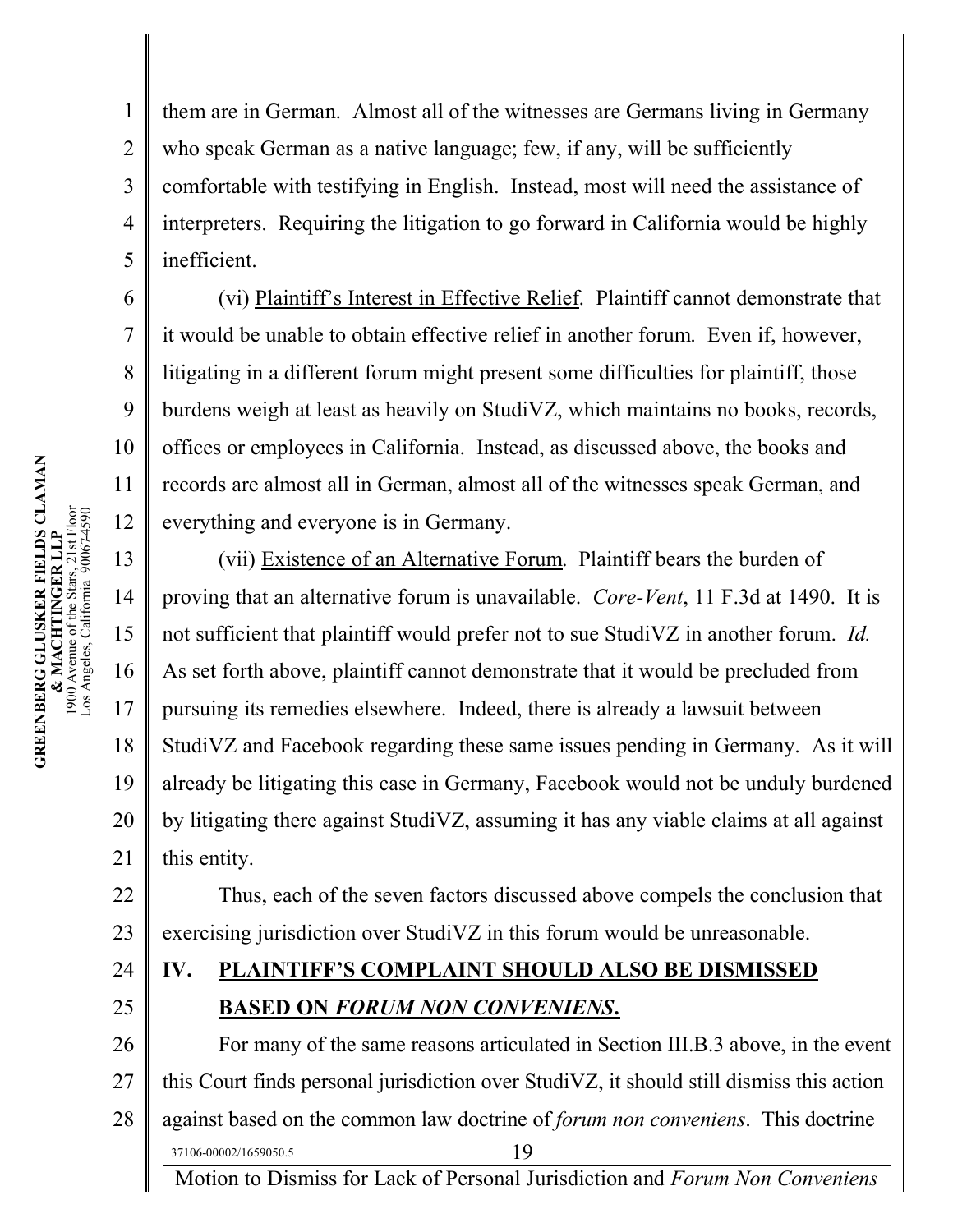6

7

8

9

10

11

12

1 2 3 4 5 applies when the defendant is, like StudiVZ, a foreign entity. Under this doctrine, courts have broad discretion to decline jurisdiction in favor of a more convenient forum outside the United States. *See generally,* 1 William W. Schwartz, A. Wallace Tashima & James W. Wagstaffe, *Federal Civil Procedure Before Trial,* Venue §§ 4:835-4:845; *American Dredging Co. v. Miller*, 510 U.S. 443, 448 (1994).

A party moving to dismiss on grounds of *forum non conveniens* must show: (1) the existence of an adequate alternative forum; and (2) that the balance of private and public interest factors weighs in favor of dismissal. *Piper Aircraft v. Reyno*, 454 U.S. 235, 238 (1981); *Creative Technology, Ltd. v. Aztech Syst. PTE Ltd.*, 61 F.3d 696, 703 (9th Cir. 1995). Each of these elements is readily established in this case.

#### **A. An Adequate Alternative Forum Exists.**

13 14 15 16 17 18 19 20 21 22 23 24 25 26 27 The threshold inquiry is whether there is an adequate alternative forum available for adjudication. *Ceramic Corp. of Amer. v. Inka Maritime Corp.,* 1 F.3d 947, 949 (9th Cir. 1993). The requirement of an adequate alternative forum is usually satisfied if the defendant is amenable to service of process in the other jurisdiction. *Lockman Foundation v. Evangelical Alliance Mission*, 930 F.2d 764, 767-68 (9th Cir. 1991). A proposed forum is deemed unavailable only if its law effectively denies the plaintiff any remedy whatsoever. The fact that substantive law in the alternate forum is less favorable is irrelevant unless the remedy provided is "so clearly inadequate or unsatisfactory that it is no remedy at all." *Piper Aircraft v. Reyno,* 454 U.S. 235, 254 (1981); *See also Lockman,* 930 F.2d at 769 (possible unavailability of statutory claims in Japanese court did not make Japan an inadequate forum because plaintiff could bring other causes of action). Less favorable procedural law also does not make a forum inadequate. *Id.* at 768 (Japan was adequate forum despite different discovery procedures). StudiVZ is a U.K. limited liability with its principal place of business in

28  $37106-00002/1659050.5$  20 Germany. It is undisputed that German law recognizes and provides remedies for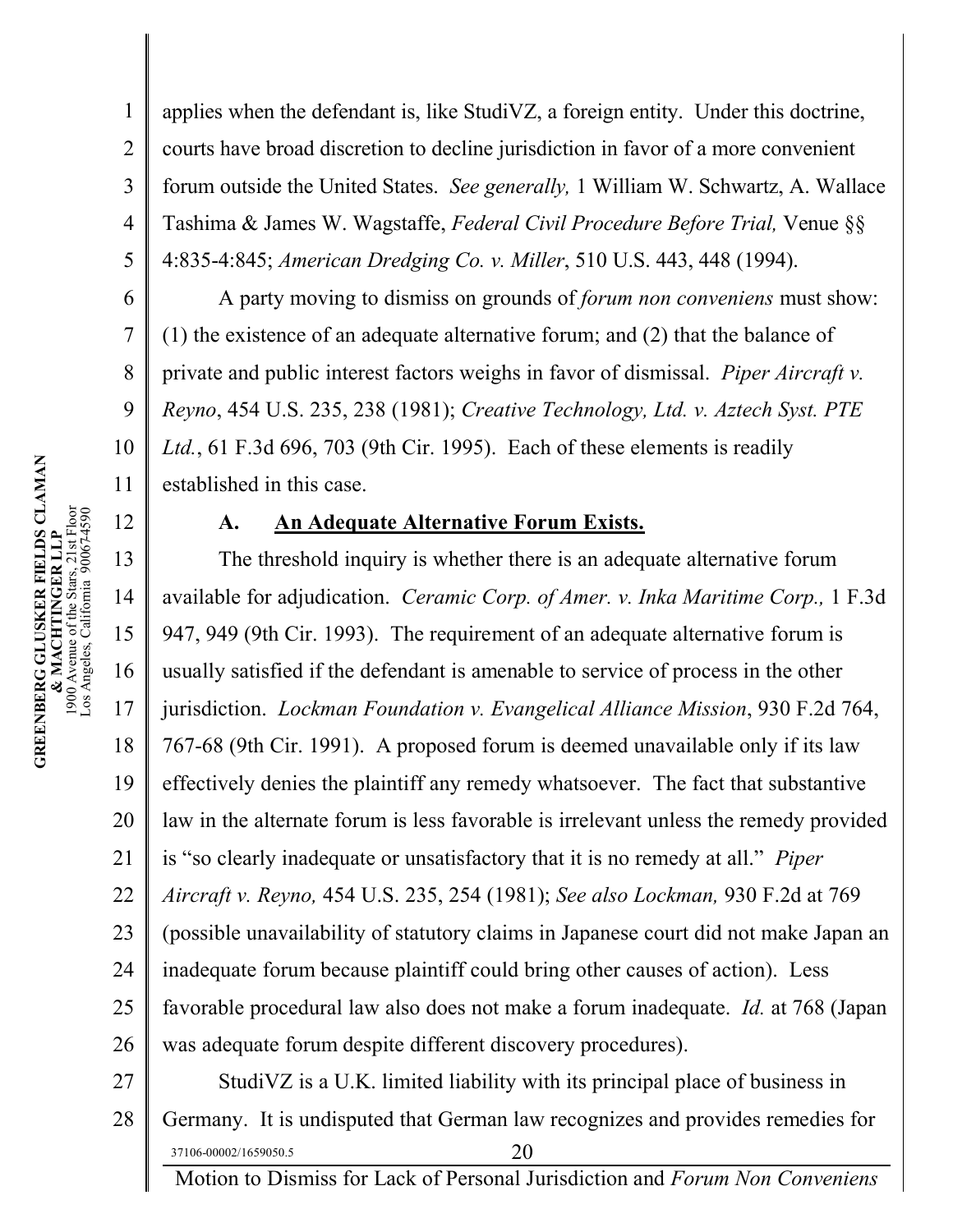Plaintiff's purported claims. As discussed above, Facebook's German counsel researched the German law applicable to Facebook's claims in 2006 and 2007 and asserted claims exclusively under German law in demand letters written in German to StudiVZ in Germany on June 8, 2006 and on January 3, 2007. (Ikas Decl., ¶¶ 3- 4; Exhs. A and B). In addition, as noted above, the German Action is pending and is set for trial on December 16, 2008.

1

2

3

4

5

6

7

8

9

10

11

12

13

14

15

16

17

### **B. Private and Public Interest Factors Favor Germany.**

#### **1. The Private Interest Factors Favor Germany.**

Most important in determining whether to grant a forum non conveniens motion are private interest factors, which fall into three categories: (1) relative ease of access to sources of proof; (2) availability of witnesses; and (3) all other practical factors favoring an expeditious and inexpensive trial. *Lockman,* 930 F.2d at 769- 770; *Creative Tech.,* 61 F.3d at 703. Where, as here, the majority of witnesses and documents are located in an alternate forum, the action should be dismissed. *Creative Tech.,* 61 F.3d*.* at 703 (dismissal upheld in copyright action where design and manufacture of both parties' computer software took place in Singapore, so that most of the witnesses and documents were located there).

18 19 20 Here, there can be no dispute that Germany provides better access to sources of proof and the relevant witnesses, and is a much more expeditious and inexpensive forum for the resolution of the instant disputes.

21 22 23 24 25 26 27 28  $37106-00002/1659050.5$  21 Facebook admits in its Complaint that the allegedly wrongful conduct engaged in by StudiVZ took place in and from Germany and that the primary harm Facebook suffered was suffered in Germany. (Complaint,  $\P$ [1, 3, 12, 28, 40-41). Facebook admits and alleges that StudiVZ is located in Germany. (*Id.*, ¶ 3). Facebook admits that StudiVZ launched its website from "Berlin, Germany." (*Id.*, ¶ 28). Facebook admits that the harm suffered consists of consumer confusion and damage to Facebook's reputation in the "European Market." (*Id.*, ¶ 41). This is all the more true because, as noted above, StudiVZ does business only in Europe from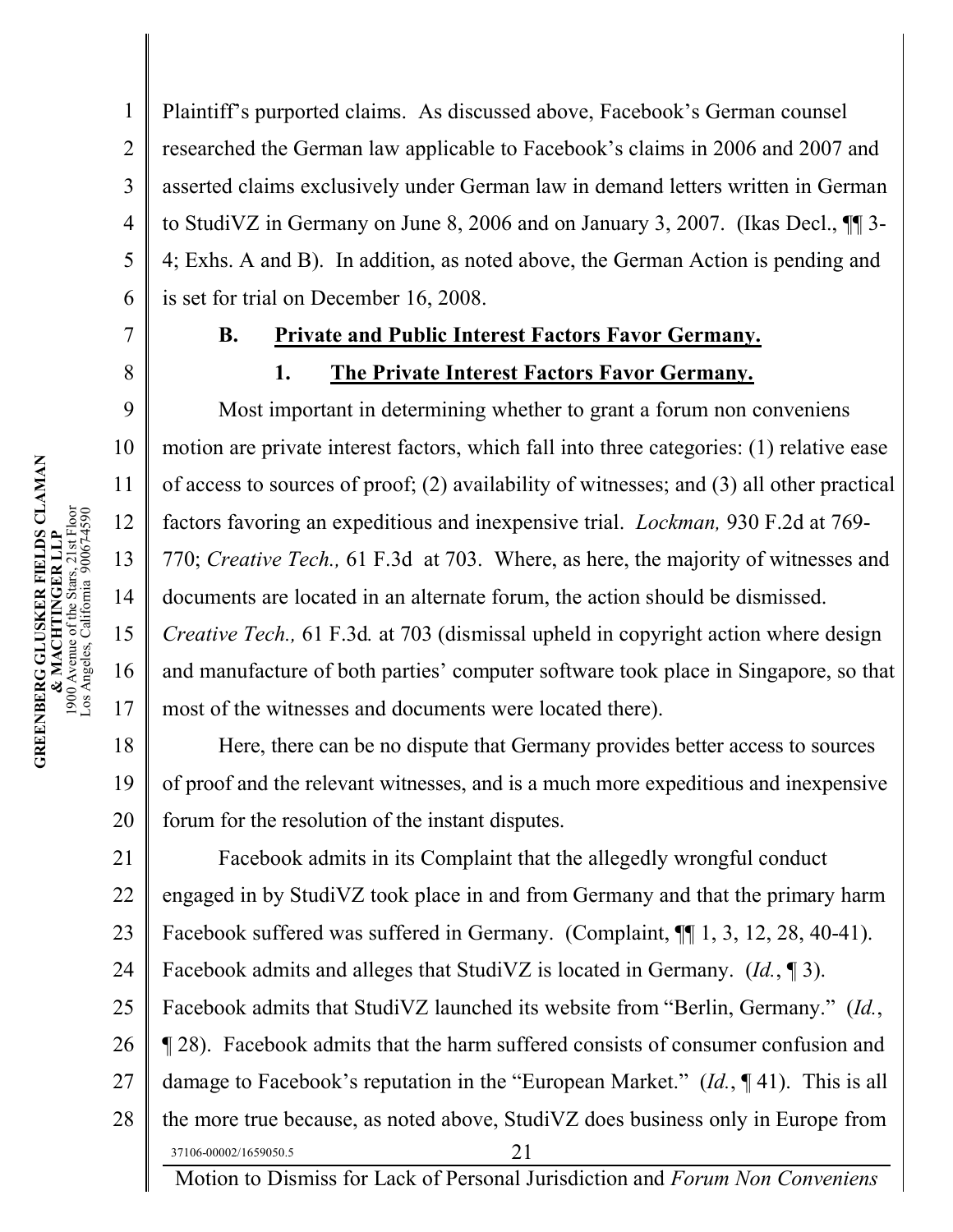1 2 3 4 5 6 Germany. The StudiVZ website was built entirely by German residents from computers in Germany, and is operated from Germany into Germany and, secondarily, other nations in Europe. (*See* Complaint, ¶ 1: "Capitalizing on the success of Facebook, StudiVZ has quickly expanded from its native Germany to many other nations throughout Europe.").

Because the events at issue in the Complaint took place in Germany, the vast majority of discovery in this action will come from, and take place in, Germany. As discussed above in connection with the "reasonableness" prong of personal jurisdiction, that is where almost all of the StudiVZ's documents are located. That is where all of the StudiVZ's witnesses are located. The case does *not* center on conduct allegedly engaged in by Facebook from California. Therefore, very little discovery will come from witnesses or documents located in California.

The lawyers for the parties would have to travel to Germany to take depositions, and will have to incur the expense of flying those same witnesses to California for trial. Also, most of the witnesses will require German interpreters, which will further compound the time and expense of the trial.

17 18 19 20 21 22 23 24 25 26 27 Moreover, virtually all of StudiVZ's documents are written in the German language. To use those documents in this California proceeding, they would need to be translated, and the translations certified as accurate. This will cause monumental expense. For example, Facebook stated in connection with its motion for expedited discovery (which it later voluntarily withdrew) that the cost to translate the Complaint into German for purposes of service of process was \$20,000. (Declaration of Julio C. Avalos in Support of Motion for Expedited Personal Jurisdiction Discovery, ¶ 10) (Docket No. 12). Given the wide-ranging discovery that Facebook has already stated that it intends to seek in this action (*See*  Smith Decl., ¶ 3, Exh. E), the parties could incur millions of dollars in translation costs alone if the action stays in California.

28

 $37106-00002/1659050.5$  22 These translation issues will also cause a tremendous amount of delay. It

Motion to Dismiss for Lack of Personal Jurisdiction and *Forum Non Conveniens*

7

8

9

10

11

12

13

14

15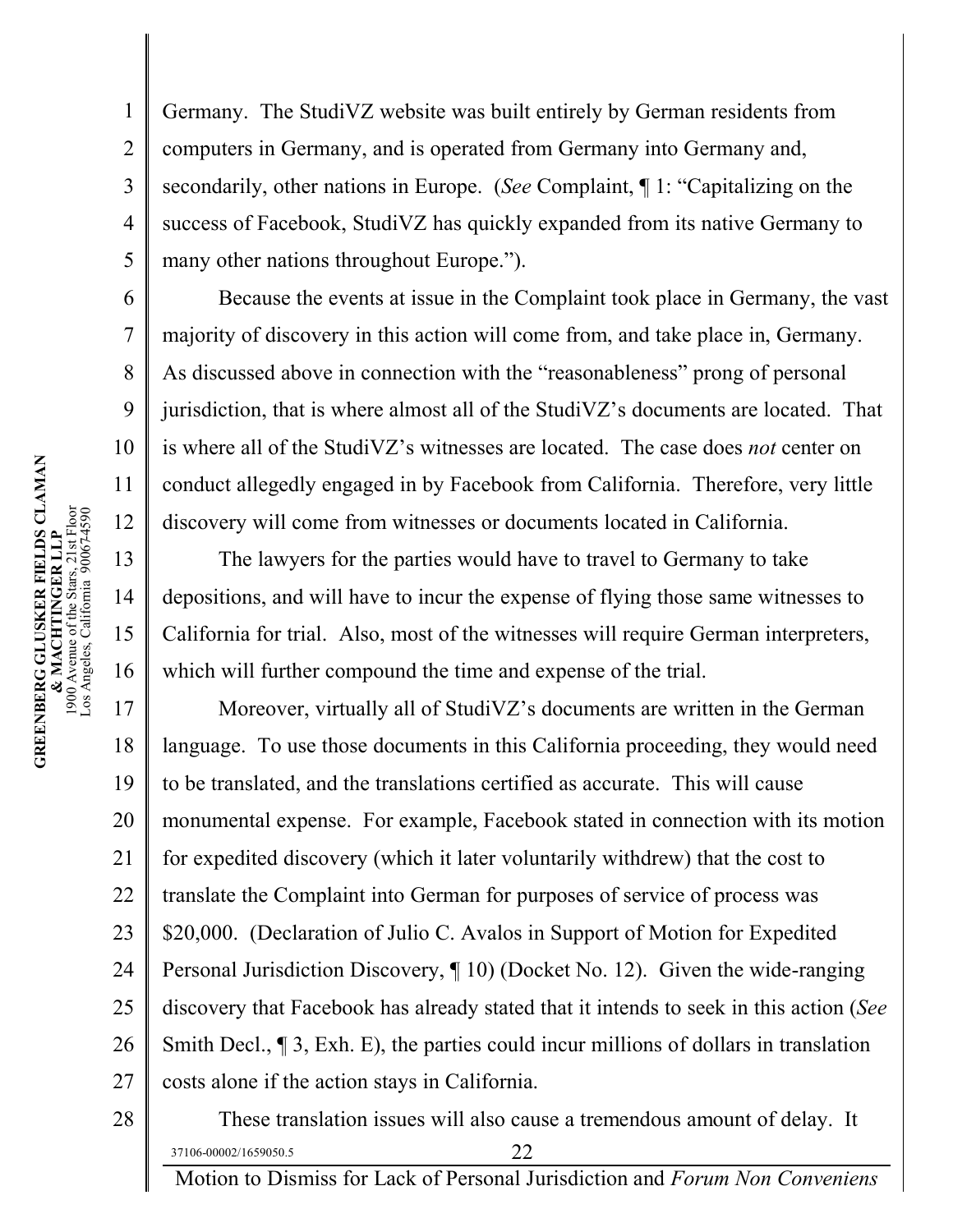will take much longer to review the documents, much longer to conduct a deposition and much longer to try the case. The aforementioned costs and delay would be avoided completely if the case were litigated in Germany.

Finally, Facebook has a presence in Germany. It operates its business in Germany, and operates a separate German-language Facebook website. Indeed, that is why it claims to have been harmed in Germany and Europe. Facebook will be litigating in the German Action regardless of where this action proceeds, and it has German counsel. Accordingly, the inconvenience to Facebook of litigating its claims in Germany pales in comparison to the inconvenience to defendants of litigating in California.

### **2. The Public Interest Factors Favor Germany.**

Public interest factors include the burden on local courts and juries, the local interest in having the matter decided locally, interest in having a case tried in a forum familiar with the applicable law; avoidance of unnecessary problems in conflicts of law; and pending litigation in an alternate forum. *Creative Tech.,* 61 F.3d at 703*-*04. All of these factors also weigh in favor of dismissal on *forum non conveniens* grounds.

18 19 20 21 22 23 24 25 26 The burden on this Court and the jury would be extreme in this case because the witnesses are located in Germany and speak German, and the documents are located in Germany and written in German. Interpretation of the testimony of every key witness and translation of every document, to make the evidence comprehensible to the jury, will greatly prolong the trial. This is especially problematic when the federal court system is already congested. The Supreme Court noted that "[a]dministrative difficulties follow for courts when litigation is piled up in congested centers…" *Gulf Oil Corp. v. Gilbert,* 330 U.S. 501, 508 (1947).

27 28 37106-00002/1659050.5 23 Because the events that gave rise to this litigation took place in Germany, not California, and Facebook alleges the harm to its reputation took place in Germany

Motion to Dismiss for Lack of Personal Jurisdiction and *Forum Non Conveniens*

1

2

3

4

5

6

7

8

9

10

11

12

13

14

15

16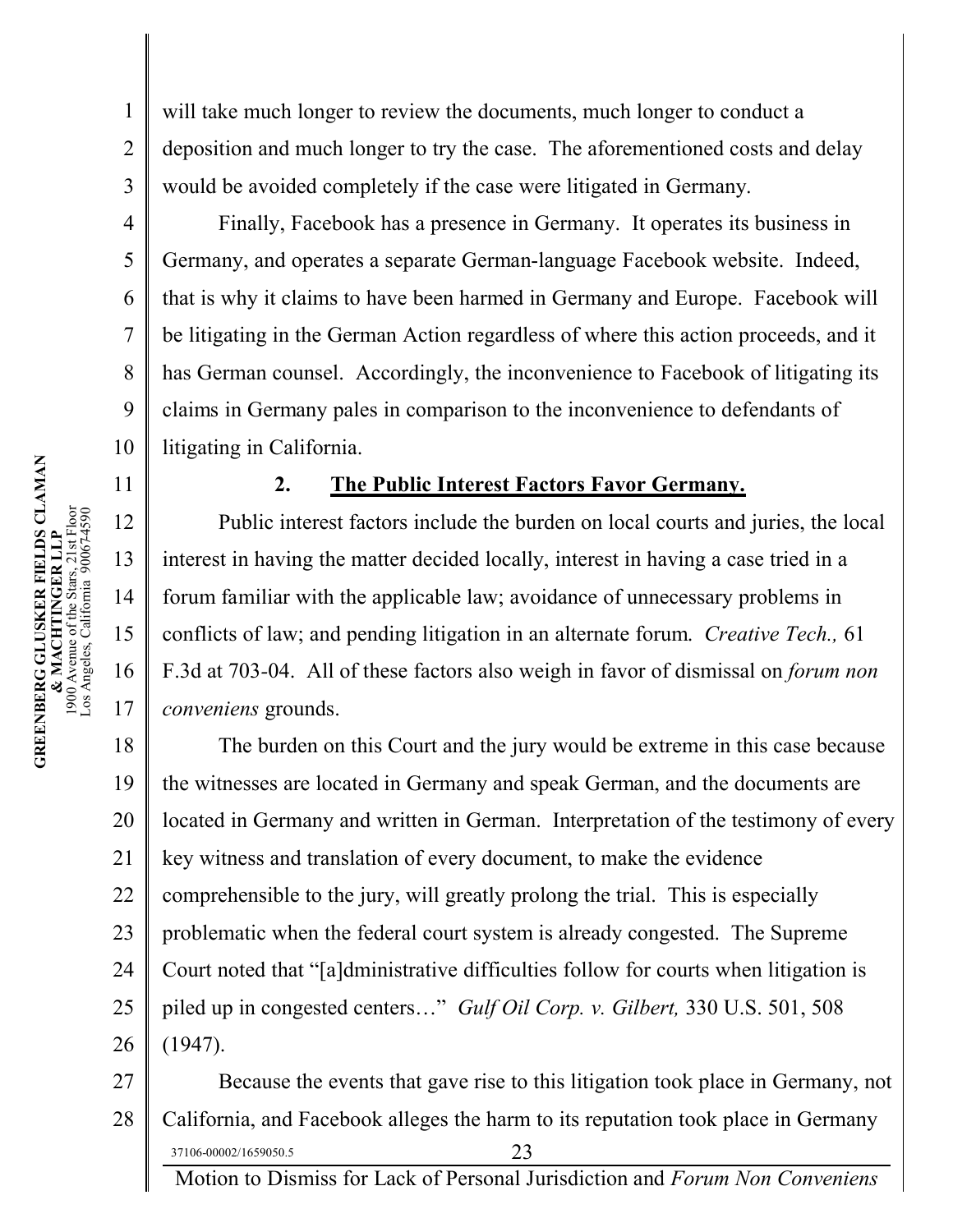and other parts of Europe, not California, there is likewise no local interest in having this matter resolved in California.

Moreover, there will be highly-complex disputes over choice of law given that all of the alleged acts were committed in and from Germany. The best evidence of this is Facebook's own demand letters to StudiVZ in 2006 and 2007, which asserted these very same claims *under German law*.

Given the lack of nexus between StudiVZ and California or between Facebook's claims and California; the crowded federal dockets; the problems presented by German-speaking witnesses and German documents; the complex choice of law issues; and the risk of inconsistent judgments, it would be an inefficient use of judicial resources for this case to proceed in California. Instead, it should be combined with Facebook's claims in the German Action. When there is a related action pending in an alternative forum, dismissal is favored to avoid duplicative litigation and inconsistent outcomes. *Contact Lumber Co.*, 918 F.2d 1446, 1452 (9th Cir. 1990) ("There are significant advantages in having all the parties . . . assert their claims in one forum, not only to avoid inconsistent factual findings, but also to spare the litigants the additional costs of duplicate lawsuits."). There is no need to litigate this matter separately in both forums, burdening a California court and jury with an action based on events that took place outside of the United States.

### 21 22

1

2

3

4

5

6

7

8

9

10

11

12

13

14

15

16

17

18

19

20

# **C. The Balance of Conveniences Outweighs Facebook's Choice of Forum.**

23 24 25 26 27 28 37106-00002/1659050.5 24 Facebook may argue that dismissal would deprive a California company of access to its home forum. While a plaintiff's choice of forum may often be respected, "[t]he deference due to plaintiff[]…is far from absolute." *Lockman,* 930 F.2d at 767. As the Supreme Court noted, "[a] citizen's forum choice should not be given dispositive weight . . . [I]f the balance of conveniences suggests that trial in the chosen forum would be unnecessarily burdensome for the defendant or the